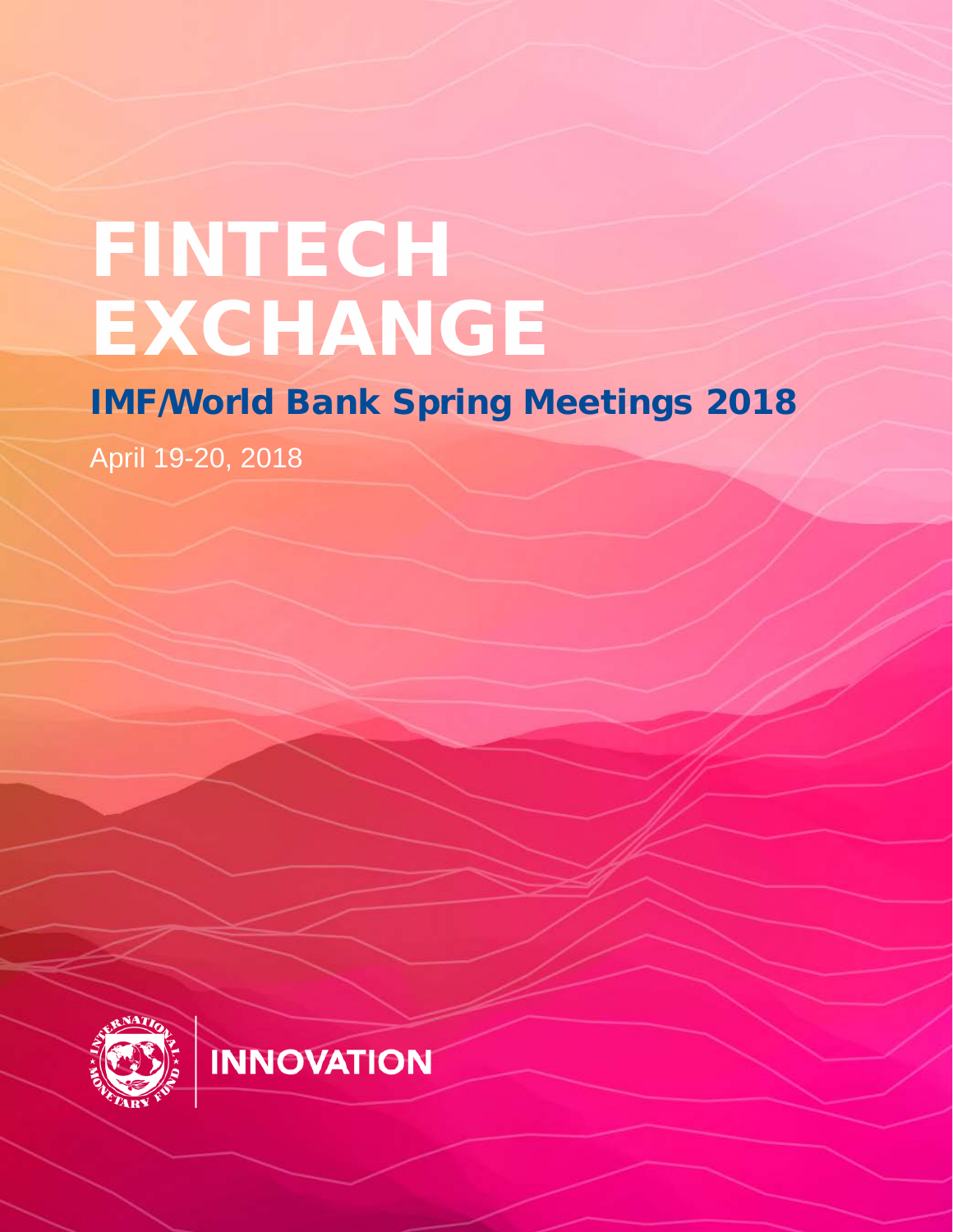### FinTech Exchange: Beyond the Hype – A New Reality

- **DATE** Thursday and Friday, April 19-20, 2018 (within the IMF/World Bank Spring Meetings agenda)
- **LOCATION** IMF Innovation Lab, HQ1-2-701 (2nd floor)
- **OVERVIEW** This series is sponsored and organized by the IMF FinTech Working group and the Fund's new Innovation Lab (iLab). The FinTech Exchange, under the theme of "Beyond the Hype – A New Reality," will focus on reallife applications, challenges and opportunities of new financial technologies. These will be explored in a series of exchange workshops with specific topics (see list of topics on next page). The workshops will encourage informal and open discussion in a small group setting (max. 50 attendees) between FinTech experts, industry practitioners, authorities, IMF staff and attendees and delegates at the Spring Meetings.
- **OBJECTIVE** Offer Spring Meetings attendees an opportunity to interact firsthand with fintech practitioners and experts, sharing perspectives and experiences.
- **FORMAT** A series of 45-minute interactive sessions led by 2-3 subject matter experts plus a moderator to promote informal discussion, sharing of experience, and potential collaboration among small groups. A networking event will be held at the end of the first day (Thursday) to highlight key discussion points and provide an opportunity for further conversation.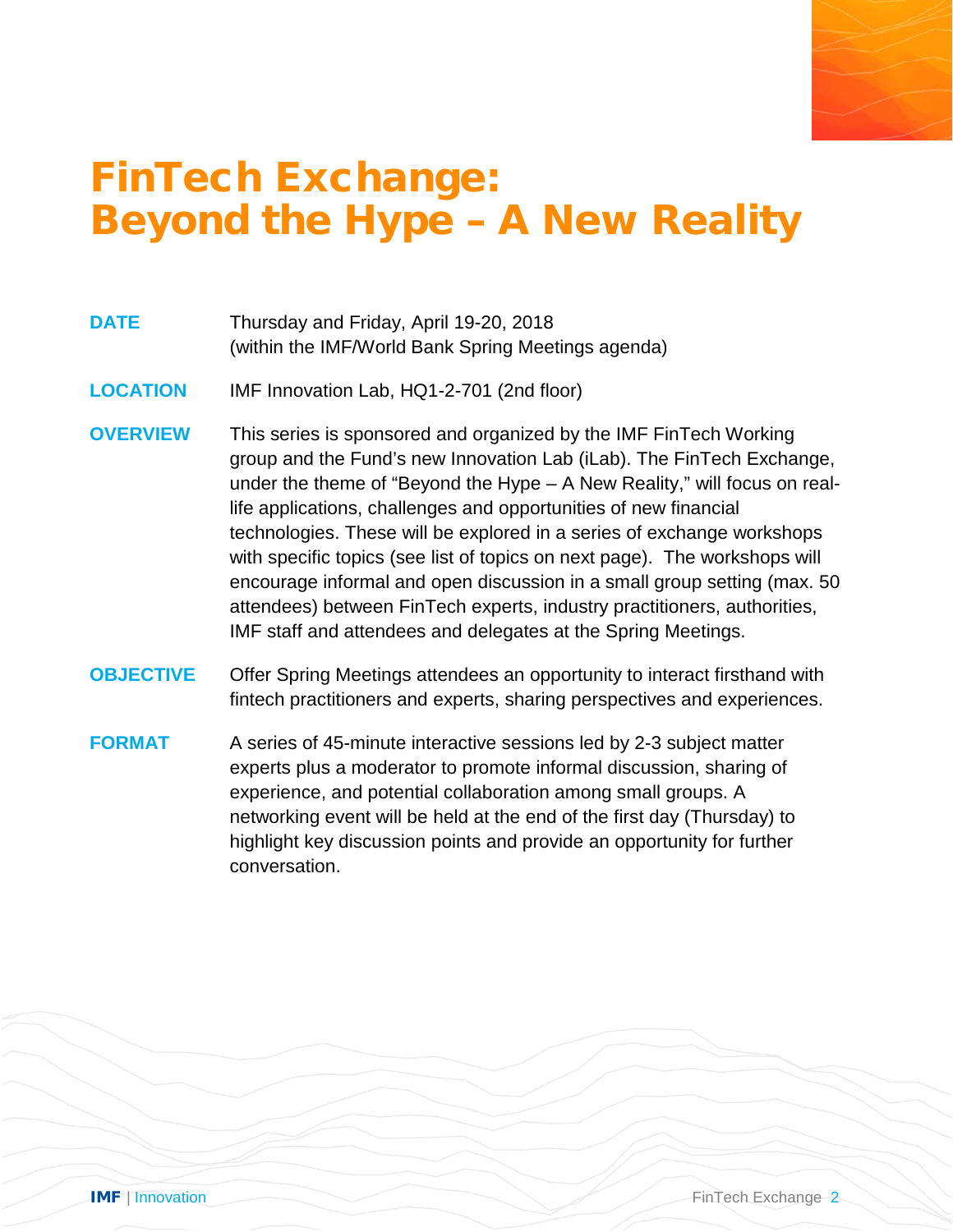### FinTech Exchange Sessions

| #              | <b>Day</b>     | <b>Time</b>        | <b>Topic</b>                                                                           |
|----------------|----------------|--------------------|----------------------------------------------------------------------------------------|
| 1              | Thur, April 19 | 9:45am - 10:30am   | Distributed Ledger Technology (DLT), Cross<br>Border Payments, and Financial Inclusion |
| $\overline{2}$ | Thur, April 19 | 11:00am - 11:45am  | <b>Blockchain: Successful Applications and New</b><br>Opportunities                    |
| 3              | Thur, April 19 | 1:30pm - 2:15pm    | Digital Identities and Know Your Customer (KYC)<br><b>Utilities</b>                    |
| 4              | Thur, April 19 | 2:45pm - 3:30pm    | Cryptocurrencies: Opportunities, Risks and<br>Regulation                               |
|                | Thur, April 19 | $3:30$ pm – 5:30pm | <b>NETWORKING RECEPTION</b>                                                            |
| 5              | Fri, April 20  | 10:00am - 10:45am  | RegTech and Suptech: The Future of Compliance                                          |
| 6              | Fri, April 20  | 11:15am - 12:00pm  | Initial Coin Offerings (ICOs): The Good, The Bad,<br>and The Ugly                      |
| $\overline{7}$ | Fri, April 20  | 1:30pm - 2:15pm    | Smart Contracts: Are They Really Contracts and<br>Are They Really Smart?               |
| 8              | Fri, April 20  | 2:45pm - 3:30pm    | TechFin: The Expansion of the Technology Firms<br>into the Financial Sector            |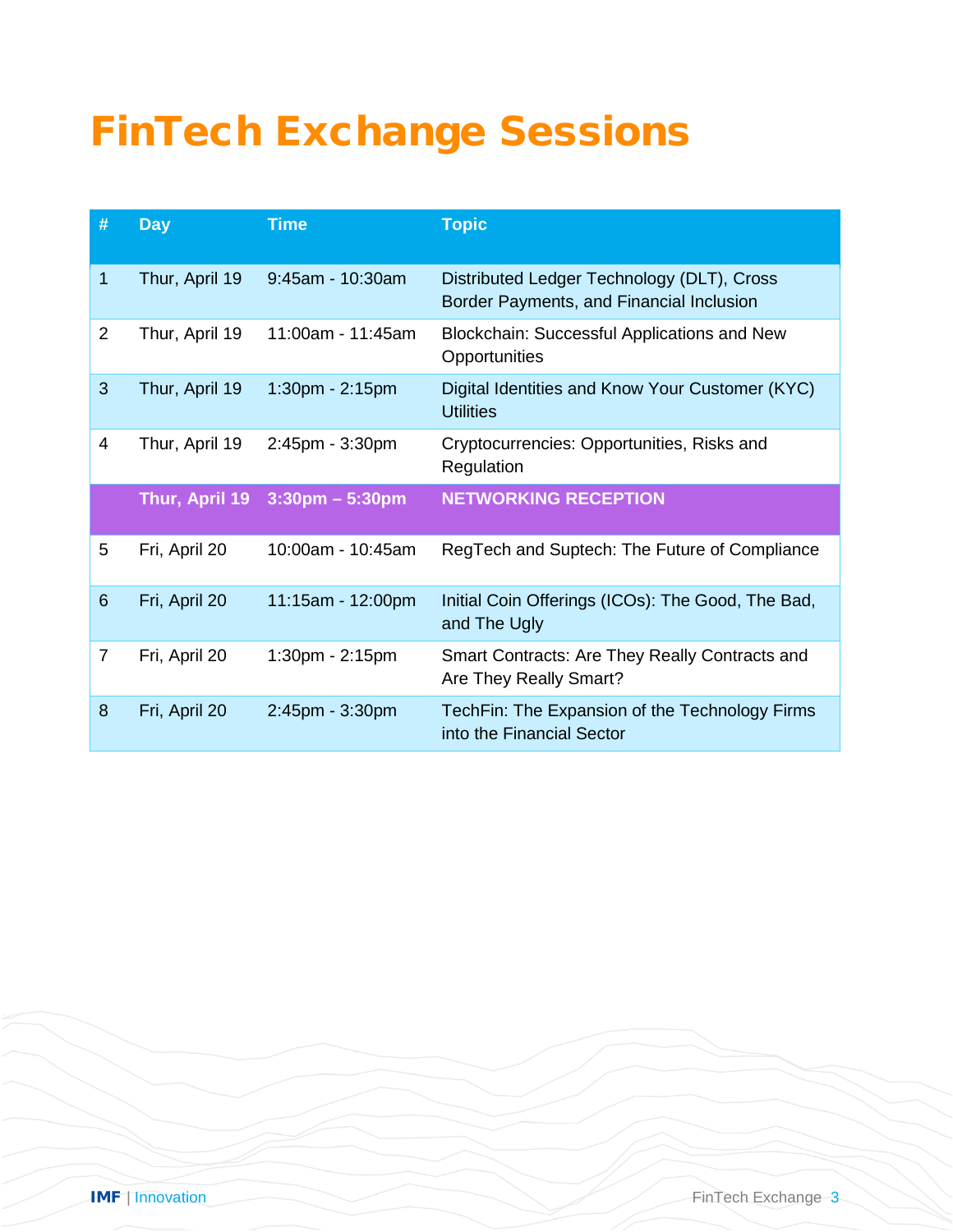### Distributed Ledger Technology (DLT), Cross Border Payments and Financial Inclusion

**Date & Time:** Thursday, April 19, 2018 9:45am – 10:30am **Description:** This session will examine recent advances in DLT-led technologies and its impact on finance, and specifically on cross-border payments and fostering financial inclusion. **Key Discussion Points:** For all the excitement and disruptive promises of Blockchain and DLT until last year, the reality is that we are still a long way from seeing real life, truly disruptive implementations, included for cross border payment and financial inclusion. In your experience, (i) what hard lessons have we learned in the past year (e.g. expectations that didn't materialize) and (ii) what aspects of DLT have become a reliable reality? What does financial inclusion mean to you, or to your respective work? And how do you see DLT or other Fintech technologies realistically making a difference moving forward? How (and where) do you expect your Circle to make an impact in people's life (1) in 1 year, then (2) in 5 years? What's the current "market share" today for cross border payment supported by DLT, and will this evolve in the next 5 years? What are the challenges to rapid adoption? What are the recent efforts by the Bangladesh government to promote and improve inclusion through it?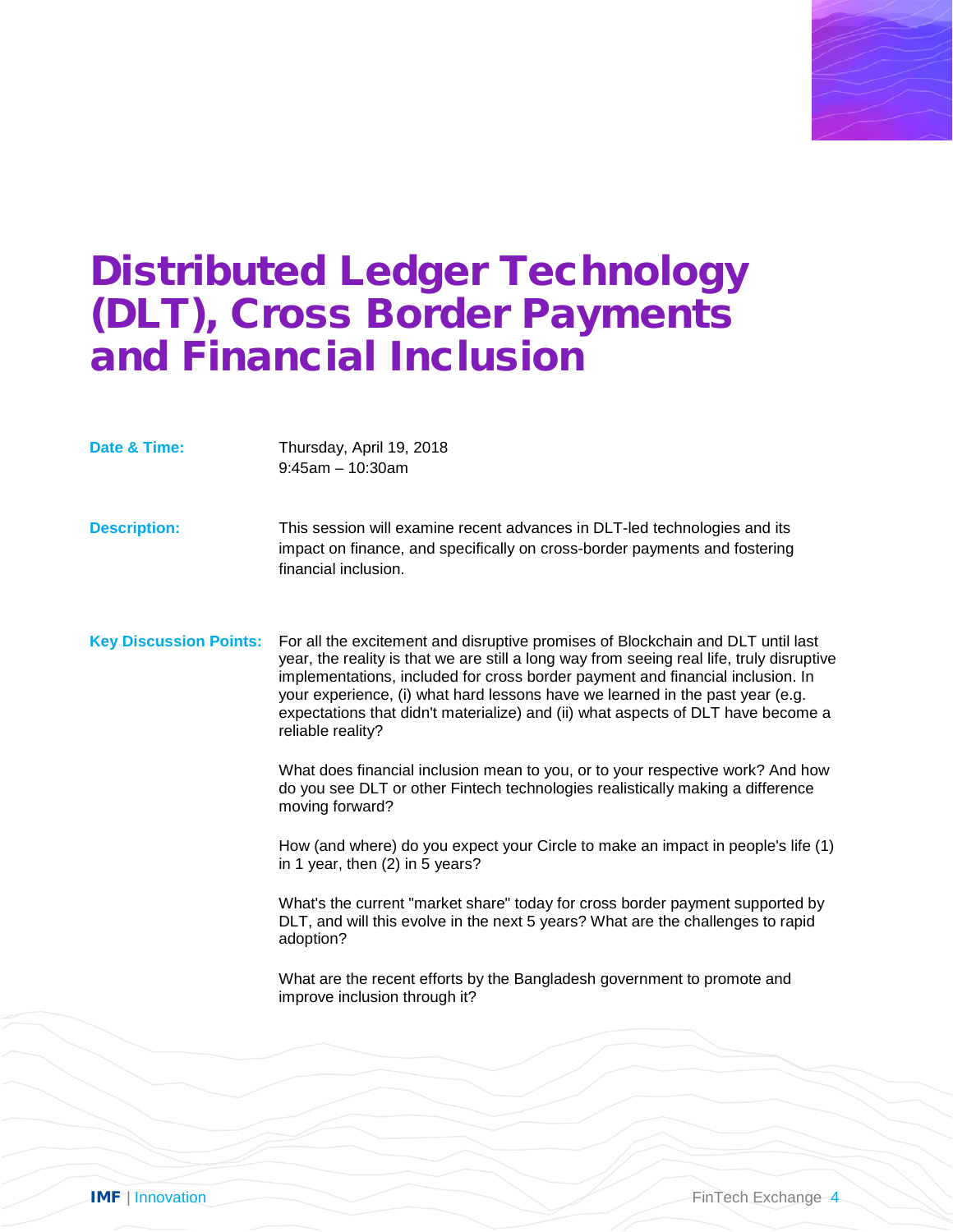

#### Herve Tourpe, Chief Enterprise Architect, International Monetary Fund

Herve has been working at the IMF for 17 years. As Chief Enterprise Architect, he leads efforts on IT strategy, business-led architecture and technology innovation. Appreciated for his creativity and contagious enthusiasm, Herve studies and evangelizes emerging technologies, including Blockchain, AI, IoT and Augmented Reality.

#### **PANELISTS**



#### Ryan Zagone, Director of Regulatory Relations, Ripple

Ryan Zagone is the director of regulatory relations at Ripple, a payment technology company named one of the "50 Smartest Companies" by MIT and the recipient of the World Economic Forum's Technology Pioneer Award. Zagone manages Ripple's relationships with more than 30 central banks and regulators. Zagone is a delegate to the IMF's High Level Advisory Group on Fintech. He also serves on the advisory board of the United Nations' Better Than Cash Alliance—an effort to accelerate financial inclusion through electronic payments. Zagone served on the Steering Committee of the Federal Reserve's Faster Payments initiative. Previously, he focused on product strategy at Deloitte and regulatory policy at the American Bankers Association. Zagone holds a degree in economics and lives in New York.



#### Jeremy Allaire, Founder and CEO, Circle Internet Financial

Jeremy Allaire is an internet entrepreneur who has spent the past 20 years building and leading global technology companies with products used by hundreds of millions of consumers and millions of businesses worldwide. First company, Allaire Corp, pioneered the Web application development platform and grew to become a profitable \$120 million in revenue, NASDAQ-traded public company; was later acquired by Macromedia, served as CTO and helped transform Flash into a platform for rich applications and video that became the most widely adopted piece of software in the history of computing. Then founded Brightcove, the first Internet video publishing platform for websites, smartphones, tablets and connected-TVs. The company grew to become a profitable \$120 million in revenue, NASDAQ-traded public company with customers including media companies and marketers in more than 100 countries; Brightcove powers video operations for 25 percent of the top 10,000 websites in the world. Currently, Founder and Chief Executive Officer, Circle, a consumer finance company focused on transforming the world economy with secure, simple, and less costly technology for storing and using money.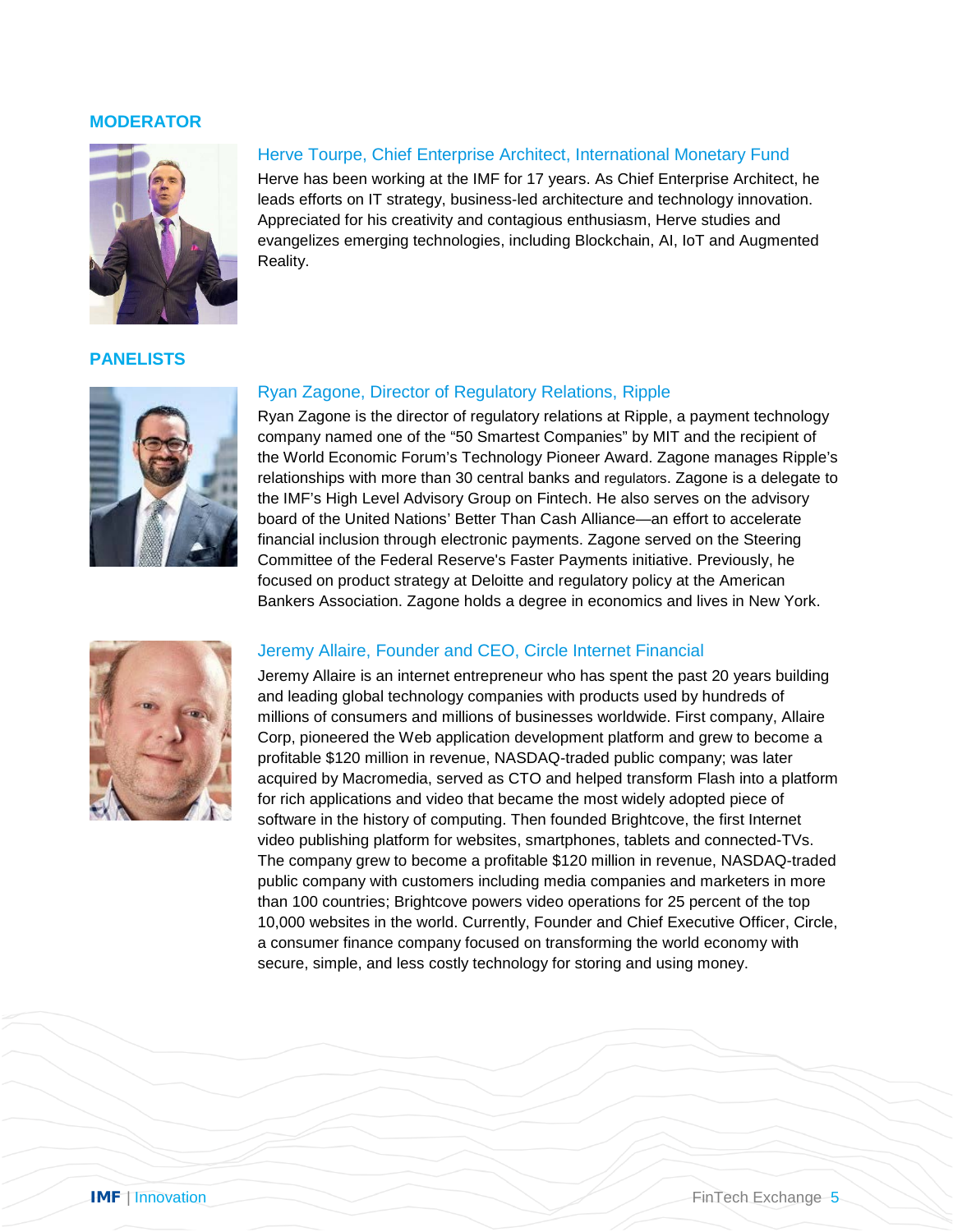

### Blockchain: Successful Applications and New Opportunities

**Date & Time:** Thursday, April 19, 2018 11:00am – 11:45am

**Description:** The benefits of the blockchain technology have been harnessed for the development of applications cutting across a variety of use case. Countries around the world are looking to blockchain to increase efficiency in payment settlements, provide more transparent record keeping and identification solutions, and improve public financial management. These applications have become particularly important for developing economies in supporting their efforts to expand financial inclusion and promote private sector development in a costefficient and transparent manner. This session will analyze the potential of blockchain enabled solutions to tackle country-specific needs, discuss challenges related to their adoption, and evaluate strengths and weaknesses of existing applications.

**Key Discussion Points:** What are the main benefits in using DLT-enabled applications?

What are some of the key issues DLT-enabled application would help you solve?

What are the examples of actual production ready projects you are seeing, and what are we learning from their early success?

How do DLT-enabled applications compare to conventional applications?

What are the current challenges that hinder switching from prototype to production? And do you have any thoughts on addressing these challenges?

What are the challenges to implementing/adopting these applications?

How do you see the role of regulation evolving in this area? And how do you think it will impact the use of DLT-enabled applications?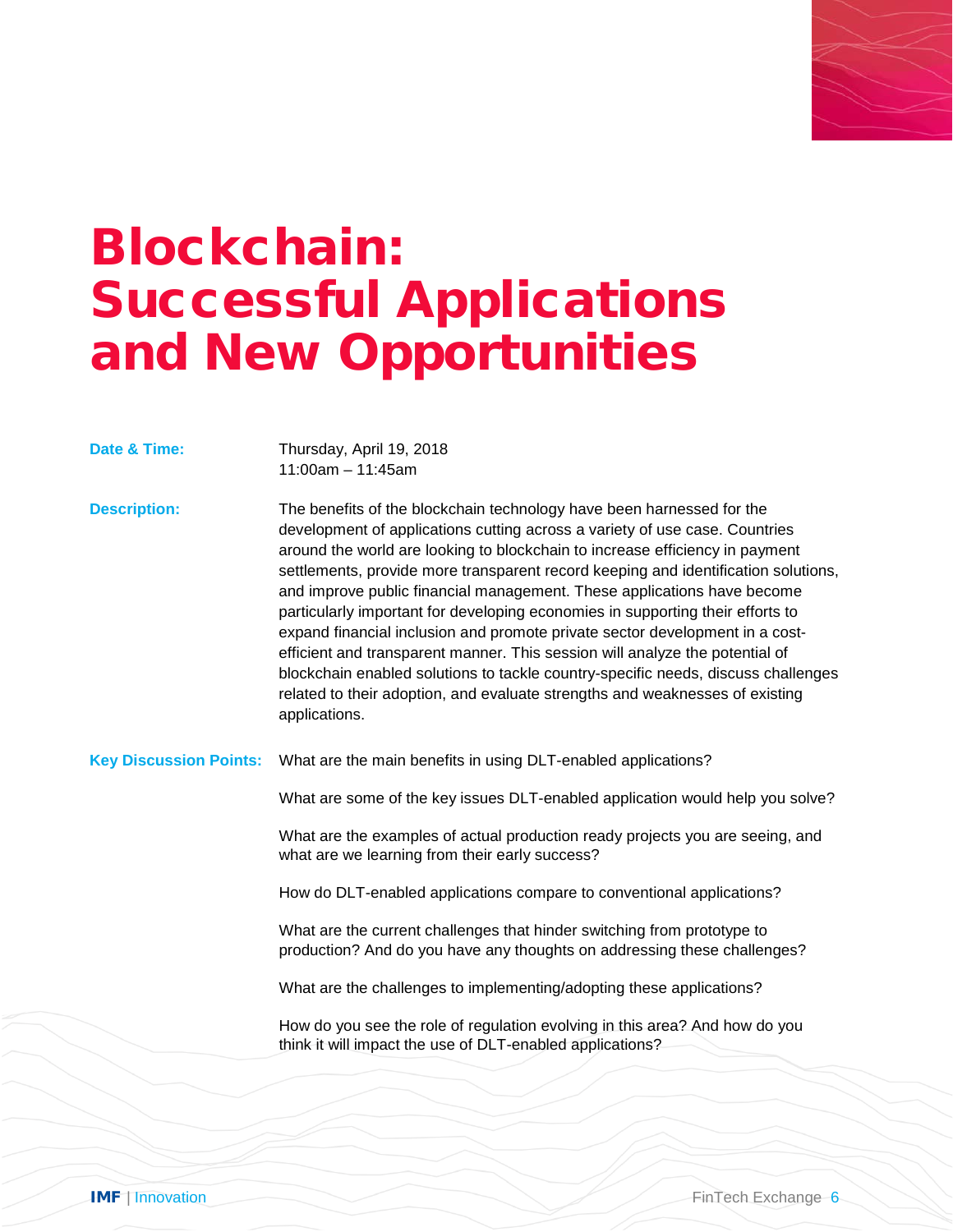

#### Stela Mocan, Manager, Technology & Innovation, WBG CIO Office

Stela Mocan is leading the Blockchain Lab Initiative with the World Bank Group CIO office. In 2010, Stela was appointed by the Government of Moldova as the first Government Chief Information Officer, leading the digital transformation of government operations and public service delivery. During 2009-2010, she served as Moldova Prime Minister's advisor on governance and public administration reform. Previously, Stela led and managed governance and democracy building programs with UNDP, USAID, World Bank, international NGOs. Stela holds a masters degree from the Harvard Kennedy School of Government, and a Masters in Political Sciences from the National School of Political and Administrative Studies. In March 2015, Stela was designated as a Young Global Leader with the World Economic Forum.

#### **PANELISTS**



#### Mercina Tillemann-Dick, Chief Operating Officer, Global Blockchain Business Council (GBBC)

Mercina serves as Chief Operating Officer at the Global Blockchain Business Council (GBBC). Experienced in strategic planning and consulting, she has spent her career translating complex ideas for broad audiences in the public and private sectors. Mercina has advised state and national governments and fortune 100 companies on issues surrounding technology and public health. She has a degree in Bioethics, Political Science and Law from Yale University and speaks regularly around the world.



#### Jane Thomason, Head of Abt Associates Digital Transformation

Jane Thomason leads Abt Associates digital transformation work globally. Abt Associates is a global leader in research, evaluation and program implementation in the fields of health, social and environmental policy, and international development. Jane is an advocate for using blockchain technology for social good, with a focus on the bottom billion. She has published peer reviewed articles on blockchain and climate finance and the poor and on blockchain as an accelerator for women's and children's health. She is an adviser to several blockchain startups with applications that solve global problems, and is working on blockchain Proofs of Concept in emerging markets. She is an advocate for the education and empowerment of women, #womeninblockchain and #DecadeOfWomen. She is a Global Ambassador for the British Blockchain Association and sits on their Advisory Board and Editorial Committee.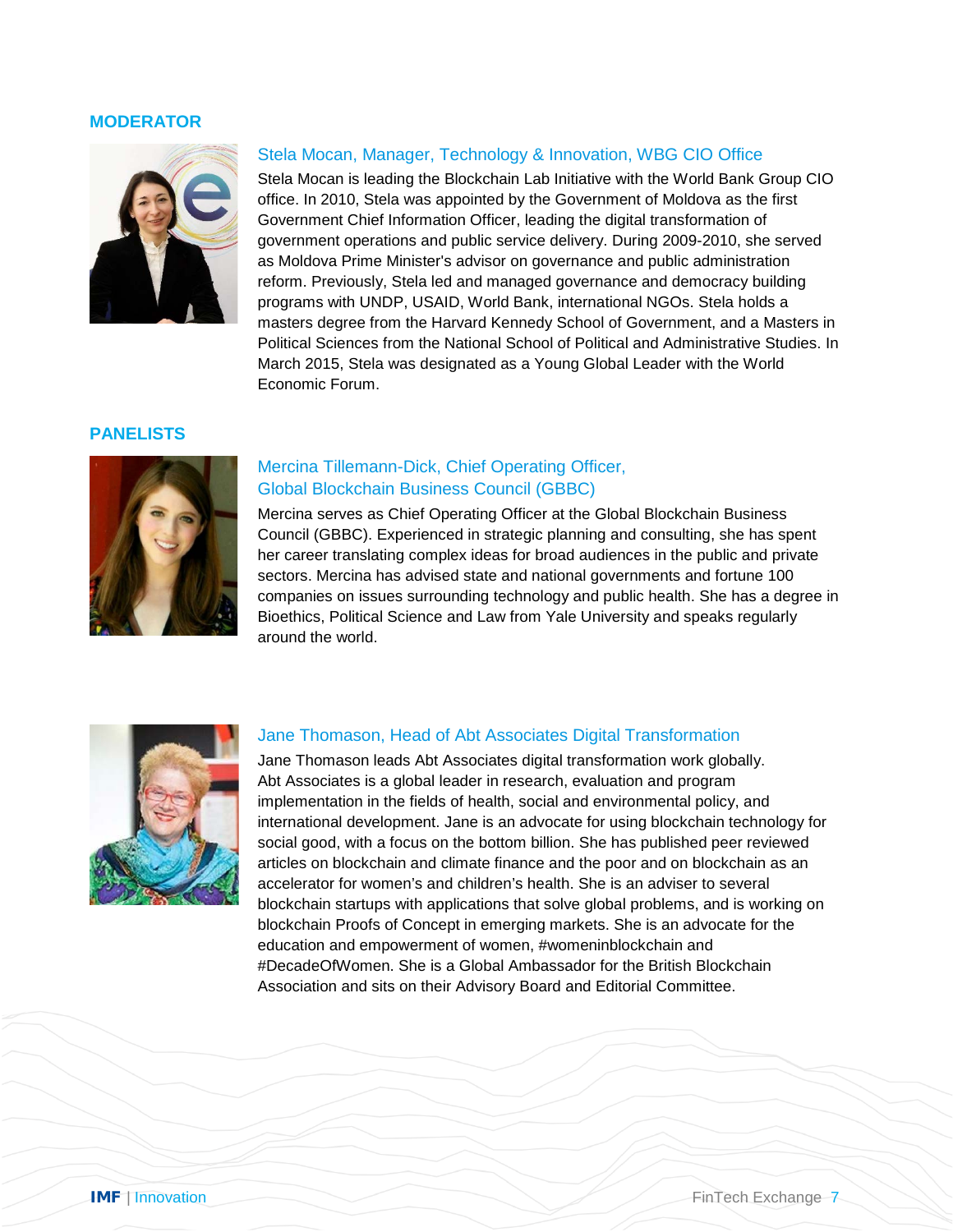## Digital Identities and Know Your Customer (KYC) **Utilities**

| Date & Time:                  | Thursday, April 19, 2018<br>$1:30$ pm $- 2:15$ pm                                                                                                                                                                                                                                                                                                                                                                                                                                                                                                                                                                                                                                                                                                                                                                                                                                                                                                                                                |
|-------------------------------|--------------------------------------------------------------------------------------------------------------------------------------------------------------------------------------------------------------------------------------------------------------------------------------------------------------------------------------------------------------------------------------------------------------------------------------------------------------------------------------------------------------------------------------------------------------------------------------------------------------------------------------------------------------------------------------------------------------------------------------------------------------------------------------------------------------------------------------------------------------------------------------------------------------------------------------------------------------------------------------------------|
| <b>Description:</b>           | Compliance with customer due diligence (CDD) requirements is key to<br>safeguarding the integrity of the financial system. But it requires time and<br>resources, as well as reliable proof of identity. As a result, it is often complex and<br>costly. Developments in digital identity and identity verification provide great<br>opportunities to facilitate and expedite that process. Similarly, the development of<br>Know-Your-Customer (KYC) Utilities, such as those that aim at storing CDD<br>information in a single repository accessible by different banks, facilitate that<br>process further, and reduce its costs. This session will provide some examples of<br>national digital identify programs and KYC utilities. It will discuss the benefits of<br>these developments, in particular in the mitigation of the risks typically associated<br>with non-face-to-face business relationships. It will also discuss their implications<br>for policy makers and regulators. |
| <b>Key Discussion Points:</b> | What are the main constraints in the development of national digital identify<br>programs?                                                                                                                                                                                                                                                                                                                                                                                                                                                                                                                                                                                                                                                                                                                                                                                                                                                                                                       |
|                               | What should be the technical standard for verification of identity?                                                                                                                                                                                                                                                                                                                                                                                                                                                                                                                                                                                                                                                                                                                                                                                                                                                                                                                              |
|                               | What are the types of data used in the development of KYC utilities?                                                                                                                                                                                                                                                                                                                                                                                                                                                                                                                                                                                                                                                                                                                                                                                                                                                                                                                             |
|                               | Does the use of KYC utilities change the nature of the game in terms of ultimate<br>responsibility for the conduct of CDD?                                                                                                                                                                                                                                                                                                                                                                                                                                                                                                                                                                                                                                                                                                                                                                                                                                                                       |
|                               | What changes to a country's legal framework may be necessary to accommodate<br>the use of digital ID (e.g., privacy versus transparency)?                                                                                                                                                                                                                                                                                                                                                                                                                                                                                                                                                                                                                                                                                                                                                                                                                                                        |
|                               |                                                                                                                                                                                                                                                                                                                                                                                                                                                                                                                                                                                                                                                                                                                                                                                                                                                                                                                                                                                                  |
|                               |                                                                                                                                                                                                                                                                                                                                                                                                                                                                                                                                                                                                                                                                                                                                                                                                                                                                                                                                                                                                  |
|                               |                                                                                                                                                                                                                                                                                                                                                                                                                                                                                                                                                                                                                                                                                                                                                                                                                                                                                                                                                                                                  |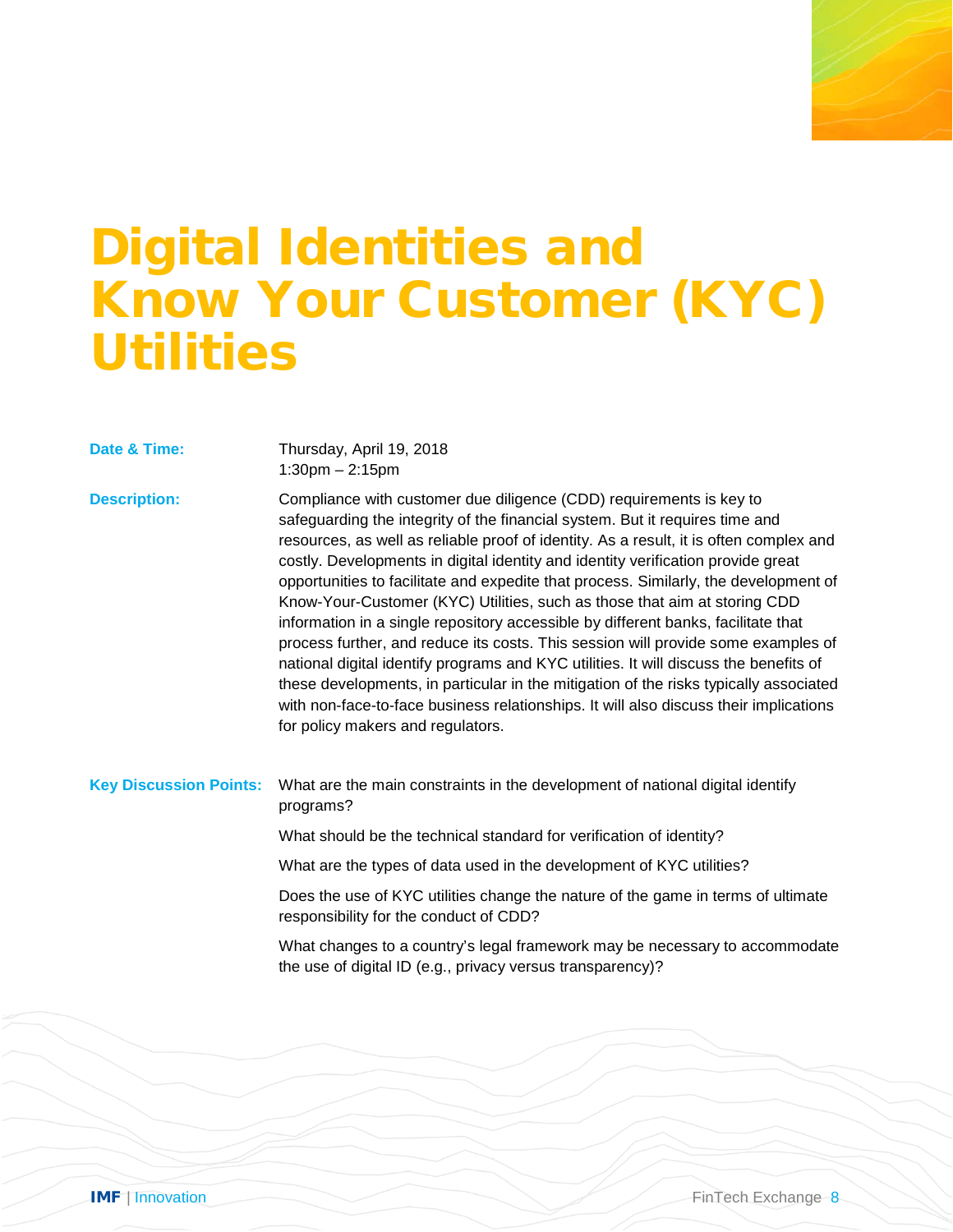

#### Simonetta Nardin, Chief of Media Relations, International Monetary Fund

Simonetta Nardin has been Chief of Media Relations at the International Monetary Fund since 2014. She joined the Fund in 1997, working in media relations and as civil society liaison officer. Before that, she worked as a press officer for UNICEF's West Africa Office in Abidjan, and as a journalist with Reuters in her native Italy. She holds a BA in Political Science from the University of Milan and a MA in International Journalism from City University, London.

#### **PANELISTS**



#### Niall Dennehy, Co-Founder & Chief Operations Officer, AID:Tech

Niall is the Co-Founder and Chief Operations Officer of AID:Tech. AID:Tech's mission is to bring social and financial inclusion to the world's undocumented and underserved populations using digital identity based on blockchain technology. AID:Tech was the first company in the world to deliver humanitarian aid using blockchain technology in a completely transparent manner. In 2017, AID:Tech won the Citi Tech4Integrity Challenge, and were awarded the 'James Wolfensohn Global Game Changer using technology to fight corruption' prize by Madame Christine Lagarde at the IMF HQ in Washington D.C. AID:Tech are also the current winners of IBM's number 1 global startup award. Prior to his work in AID:Tech, Niall founded a number of other companies and help senior technology positions in organizations like HP, Ericsson, LG & Houghton Mifflin Harcourt.



#### Bryn Robinson-Morgan, Chief Product Officer—Identity Services, Post Office

"I've worked at the forefront of digital transformation and innovation for the last 15 years. I'm a key influencer for how people transact and interact with other people, organisations and connected things through the launch of digital identity services with two of the UK's leading brands. I publish my thoughts extensively, sharing my experiences and the lessons learnt. I love to debate new ideas, and ways of thinking about problems to be solved."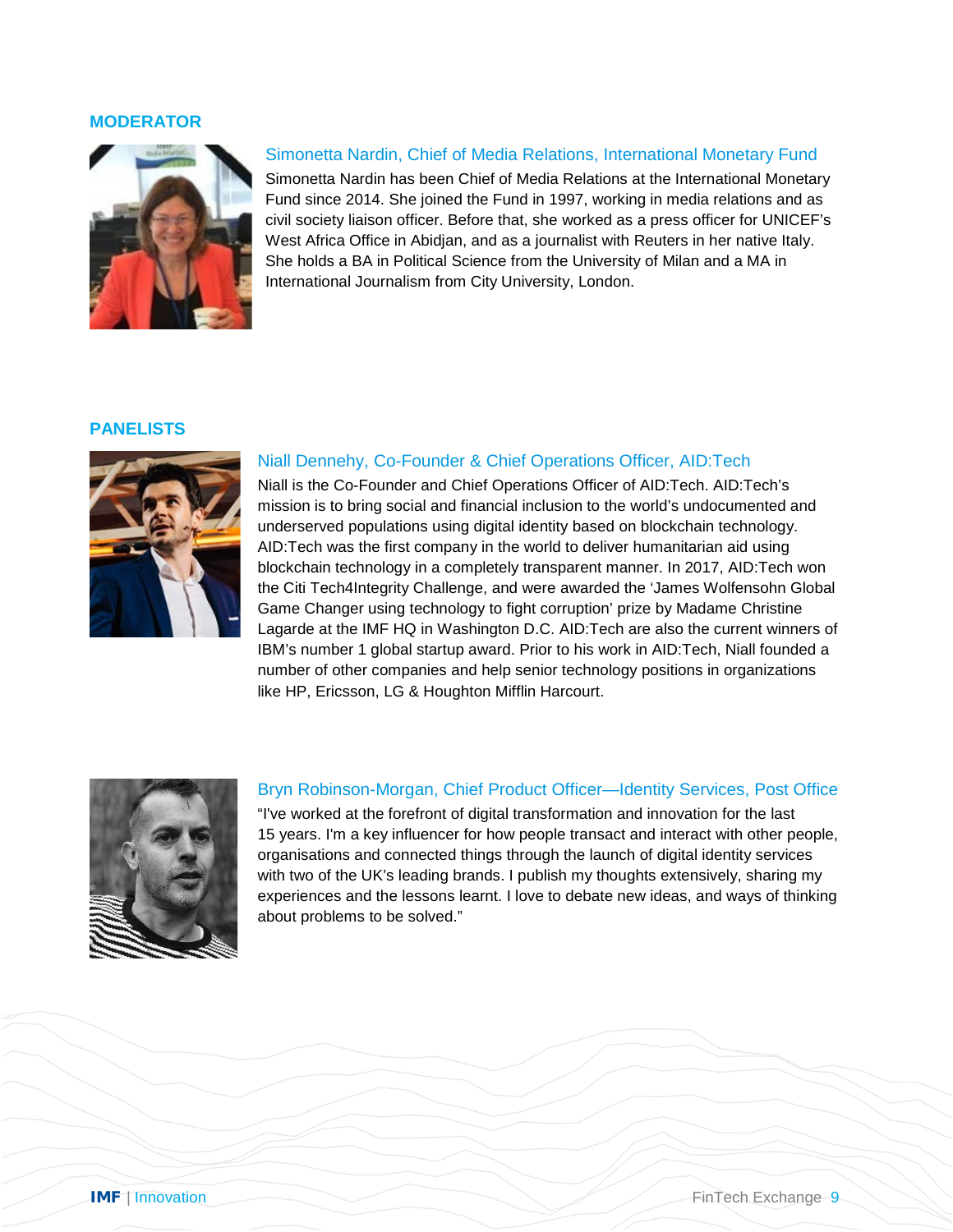

## Cryptocurrencies: Opportunities, Risks and Regulation

| Date & Time:                  | Thursday, April 19, 2018<br>$2:45$ pm $-3:30$ pm                                                                                                                                                                                                                                                                                                                                                                                                                                                                                                                                                                                                                                                                                                                                                     |
|-------------------------------|------------------------------------------------------------------------------------------------------------------------------------------------------------------------------------------------------------------------------------------------------------------------------------------------------------------------------------------------------------------------------------------------------------------------------------------------------------------------------------------------------------------------------------------------------------------------------------------------------------------------------------------------------------------------------------------------------------------------------------------------------------------------------------------------------|
| <b>Description:</b>           | Private cryptocurrencies are digital representations of value issued by private<br>developers and denominated in their own unit of account. Cryptocurrency<br>exchanges operate as "gatekeepers" that serve as a bridge between<br>cryptocurrency schemes and the broader economy. Would the proliferation of<br>cryptocurrencies and growth in their market capitalization pose material risks to<br>financial systems? What is the prospect for cryptocurrencies to play fuller<br>functions of money? How should central banks and regulators respond to<br>potential opportunities and challenges arising from cryptocurrencies? Should<br>central banks consider issuing their own digital currencies? What are the<br>implications for the conduct of monetary policy and financial stability? |
| <b>Key Discussion Points:</b> | Trends in private cryptocurrencies issuance and trading, evolving risks and<br>opportunities                                                                                                                                                                                                                                                                                                                                                                                                                                                                                                                                                                                                                                                                                                         |
|                               | Impact of cryptocurrencies on financial integrity and stability                                                                                                                                                                                                                                                                                                                                                                                                                                                                                                                                                                                                                                                                                                                                      |
|                               | Measures to curb speculation and other regulatory and legal issues                                                                                                                                                                                                                                                                                                                                                                                                                                                                                                                                                                                                                                                                                                                                   |
|                               | Key policy considerations for issuing central bank digital currency (CBDC)                                                                                                                                                                                                                                                                                                                                                                                                                                                                                                                                                                                                                                                                                                                           |
|                               | Opportunities for retail payments and financial markets infrastructure provided by<br><b>CBDC</b>                                                                                                                                                                                                                                                                                                                                                                                                                                                                                                                                                                                                                                                                                                    |
|                               | Impact on the conduct of monetary policy and financial stability by CBDC                                                                                                                                                                                                                                                                                                                                                                                                                                                                                                                                                                                                                                                                                                                             |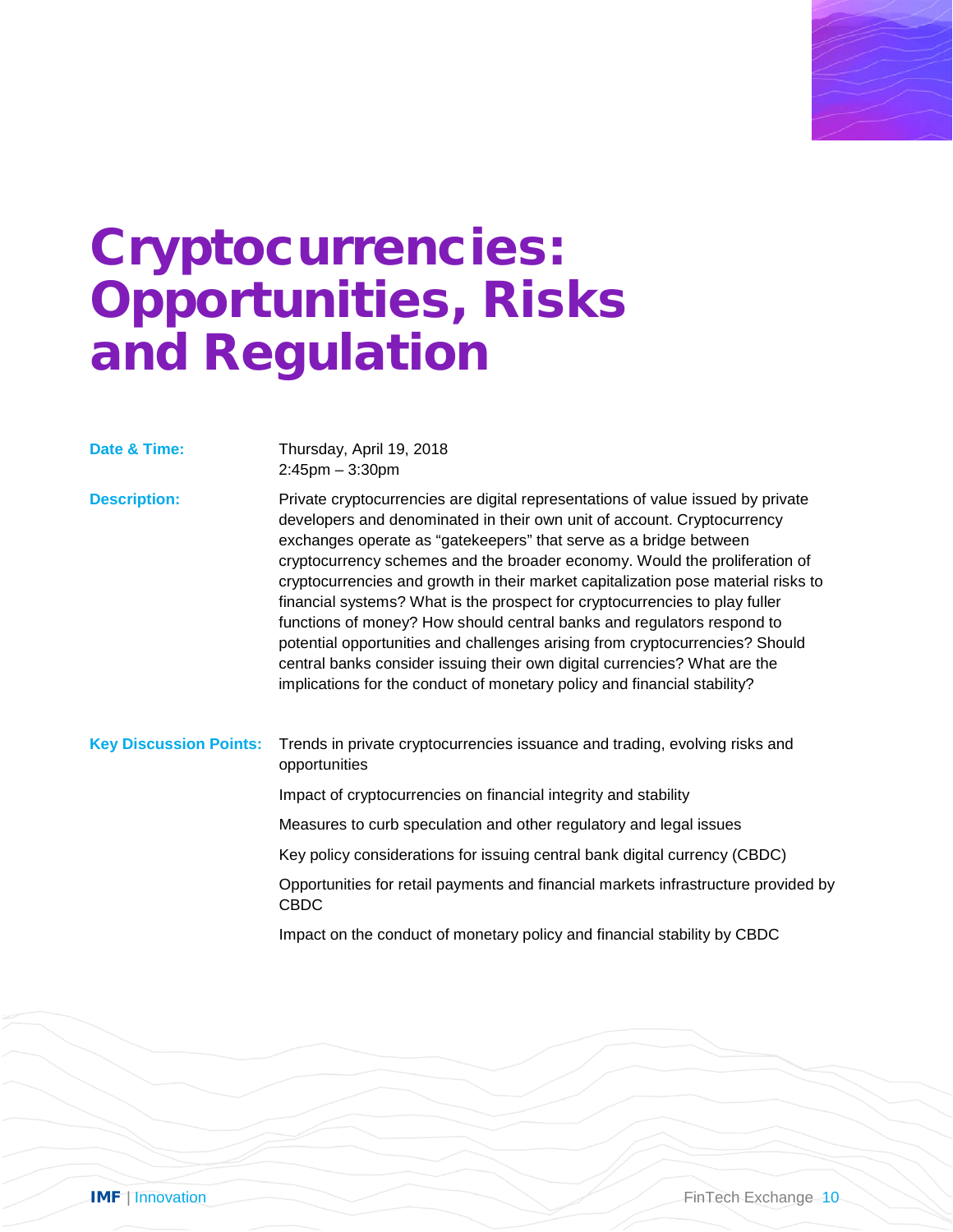

### Dong He, Deputy Director—Monetary and Capital Markets (MCM), International Monetary Fund

Dong He is Deputy Director of the Monetary and Capital Markets Department (MCM) of the International Monetary Fund. As a member of the MCM's senior management team, he is responsible for providing leadership for MCM's work on central banking, fintech, and global financial stability analysis (including the production of the Global Financial Stability Report); and for assisting the Director in the management and supervision of the work of the department.

Prior to joining the IMF in October 2014, Dong He was Executive Director at the Hong Kong Monetary Authority, responsible for managing the Research Department and for directing research and policy advice on issues relating to the maintenance of monetary and financial stability and the development of financial markets. He was also Director of the Hong Kong Institute for Monetary Research, responsible for leading the Institute's research activities. He joined the World Bank through the Young Professionals Program in 1993 and was a staff member of the IMF during 1998-2004.

Dong He holds a doctorate in economics from the University of Cambridge. He has published extensively on monetary policy and financial market issues.

#### **PANELISTS**



#### Lawrence Wintermeyer, Principal, Capstone

Lawrence Wintermeyer is a globally recognized digital financial advocate, advisor, and investment manager. Based in London, he is the principal of Capstone, an advisory and investment firm focused on digital disruption in business, consumer and government sectors, in a career spanning more than 25 years in financial services, TMT, and energy.

He is the former CEO of Innovation Finance, the independent not-for-profit fintech members association, which supported the UK ecosystem into developing into the premier fintech hub in the world.

Lawrence has worked in the venture capital, private equity and institutional markets and has experience owning, running and advising investment managers and technology start-ups. He sits on a number of commercial, charity, and NGO boards, panels and working groups, often in a pro bono capacity, to promote progressive policies for a transparent, secure and quality digital future for everyone.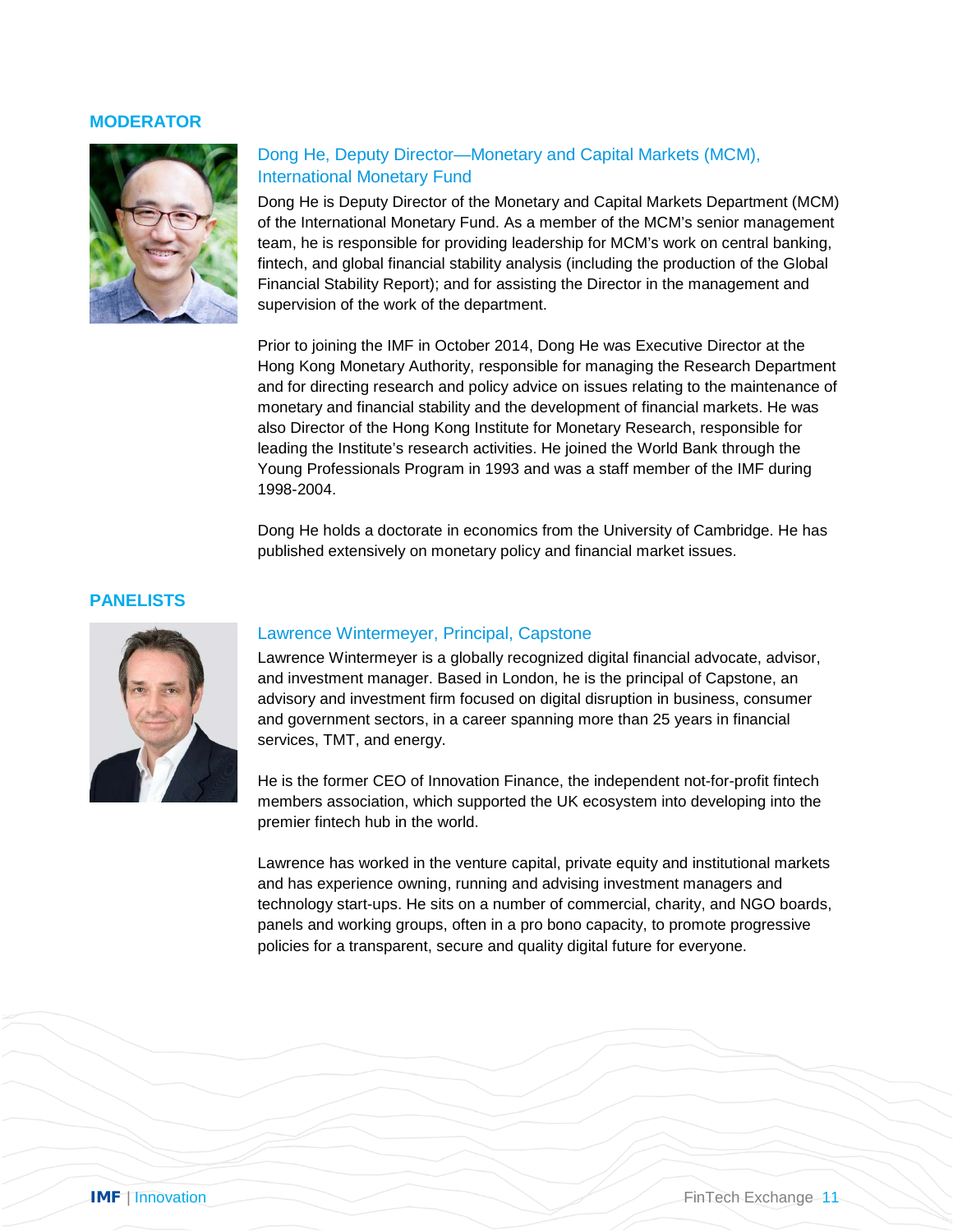#### Valerie Szczepanik, Assistant Director, U.S. Securities and Exchange **Commission**

Valerie A. Szczepanik is an Assistant Director in the Asset Management Unit of the Division of Enforcement at the U.S. Securities and Exchange Commission (SEC). Prior to that, she was a Senior Trial Counsel at the SEC, responsible for litigating civil court actions and administrative proceedings, including the Galleon and certain expert network insider trading cases. She also served as a Special Assistant United States Attorney at the United States Attorney's Office for the Eastern District of New York. Ms. Szczepanik clerked for federal judges on the United States District Court for the District of Columbia and the United States Court of Appeals for the Federal Circuit. Prior to clerking, she practiced patent law. Ms. Szczepanik received her JD from Georgetown University and her Bachelor of Science degree in Engineering from the University of Pennsylvania.



Carolyn A. Wilkins oversees the Bank's strategic planning and economic and financial research, and shares responsibility for the conduct of monetary policy as a member of the Bank's Governing Council. She is also a member of the Bank's Board of Directors. Ms. Wilkins represents the Bank of Canada on the Financial Stability Board (FSB) Plenary and is a member of the FSB's Standing Committee on Assessment of Vulnerabilities. She was elected Chair of the FSB's Regional Consultative Group for the Americas for a two-year term, effective 1 July 2015. She previously represented Canada on the Basel Committee on Banking Supervision (BCBS) and chaired the BCBS Working Group on Liquidity.

Prior to her appointment, Ms. Wilkins was Advisor to the Governor, with a focus on the Canadian economy, its interaction with the financial system, and monetary policy. She also served as Secretary to Governing Council. From 2011 until 2013, Ms. Wilkins was Chief of the Bank's Financial Stability Department. In this role, she led the Bank's analysis and research on issues related to the financial sector in Canada and abroad, the assessment of risks to financial system stability, and the oversight of systemically important payment, clearing and settlement systems under the Payment, Clearing and Settlement Act.

Ms. Wilkins has held a broad range of senior analytical roles at the Department of Finance Canada and the Privy Council Office. Since joining the Bank in 2001, she has occupied increasingly senior positions, first in the monetary and financial modelling division of the former Monetary and Financial Analysis Department, and subsequently as Deputy Chief of the Financial Markets Department. From October 2010 until November 2011, Ms. Wilkins was on assignment as Special Director on the OTC Derivatives Market Task Force. She also chaired the inter-agency working group coordinating implementation of the G-20's commitments related to over-thecounter derivatives.

Ms. Wilkins was born in Peterborough, Ontario. She holds an Honours BA in Economics from Wilfrid Laurier University and an MA in Economics from the University of Western Ontario. In 2016, she was named by Women's Executive Network as a Canada's Most Powerful Women: Top 100 Award Winner.

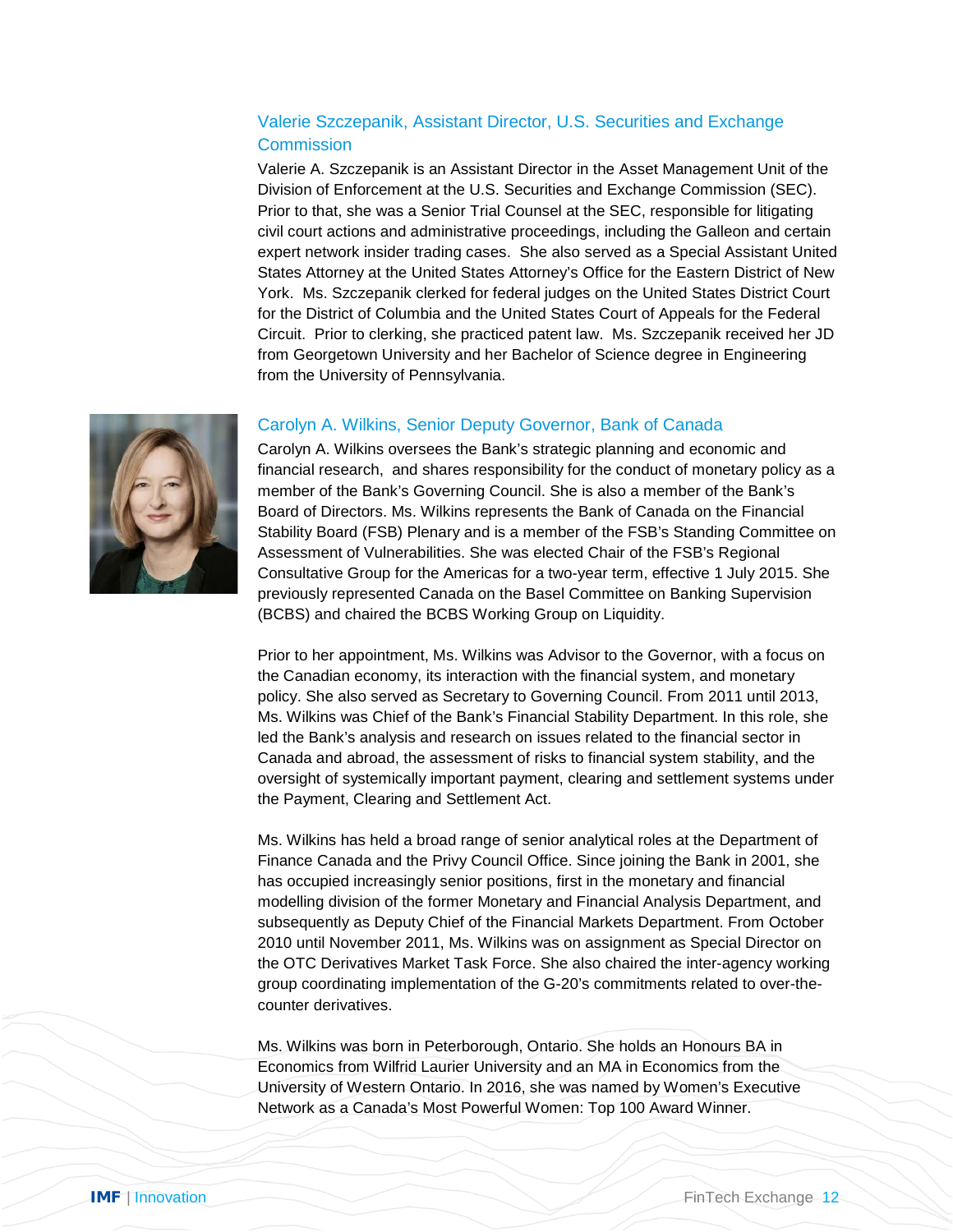

### RegTech and Suptech: The Future of Compliance

| Date & Time:        | Friday, April 20, 2018<br>$10:00am - 10:45am$                                                                                                                                                                                                                                                                                                                                                                                                                                                                                                                                                                                                                                                         |
|---------------------|-------------------------------------------------------------------------------------------------------------------------------------------------------------------------------------------------------------------------------------------------------------------------------------------------------------------------------------------------------------------------------------------------------------------------------------------------------------------------------------------------------------------------------------------------------------------------------------------------------------------------------------------------------------------------------------------------------|
| <b>Description:</b> | Innovations in FinTech are rapidly changing global financial system not only from<br>the consumer prospective, but also in ways that hidden from view. New<br>approaches using technological innovations are now used by financial sector<br>industry to ensure compliance with regulatory requirements to reduce costs of<br>regulatory compliance and risk management.                                                                                                                                                                                                                                                                                                                              |
|                     | RegTech refers to the use of technologies to solve regulatory and compliance<br>requirements more effectively and efficiently. RegTech areas include compliance,<br>identity management and control, risk management, regulatory reporting,<br>transaction monitoring, and trading in financial markets.                                                                                                                                                                                                                                                                                                                                                                                              |
|                     | RegTech does not stop with financial institutions: the use of technologies by<br>supervisors (SupTech) is starting to tackle challenges faces by supervisory<br>agencies, including automating and streamlining administrative and operational<br>procedures, as well as improving data collection and analysis. SupTech can<br>move supervision to a new era by switching to real-time supervision, exceptions-<br>based supervision, automated implementation of supervisory measures,<br>algorithmic supervision and regulation in relevant areas, and predictive<br>supervision using artificial intelligence and machine learning. In addition,<br>SupTech can transform the regulatory process. |

This session focuses on the future areas and challenges of RegTech and Suptech in the fast-changing technological environment. The areas include data monitoring and analysis, ways to handle innovations without compromising mandate of regulators and supervisors, automatization of elements of compliance and reporting, challenges arising from using artificial intelligence (AI) machine learning for AML/CFT regulations, and potential use of RegTech solutions to address macrofinancial risks.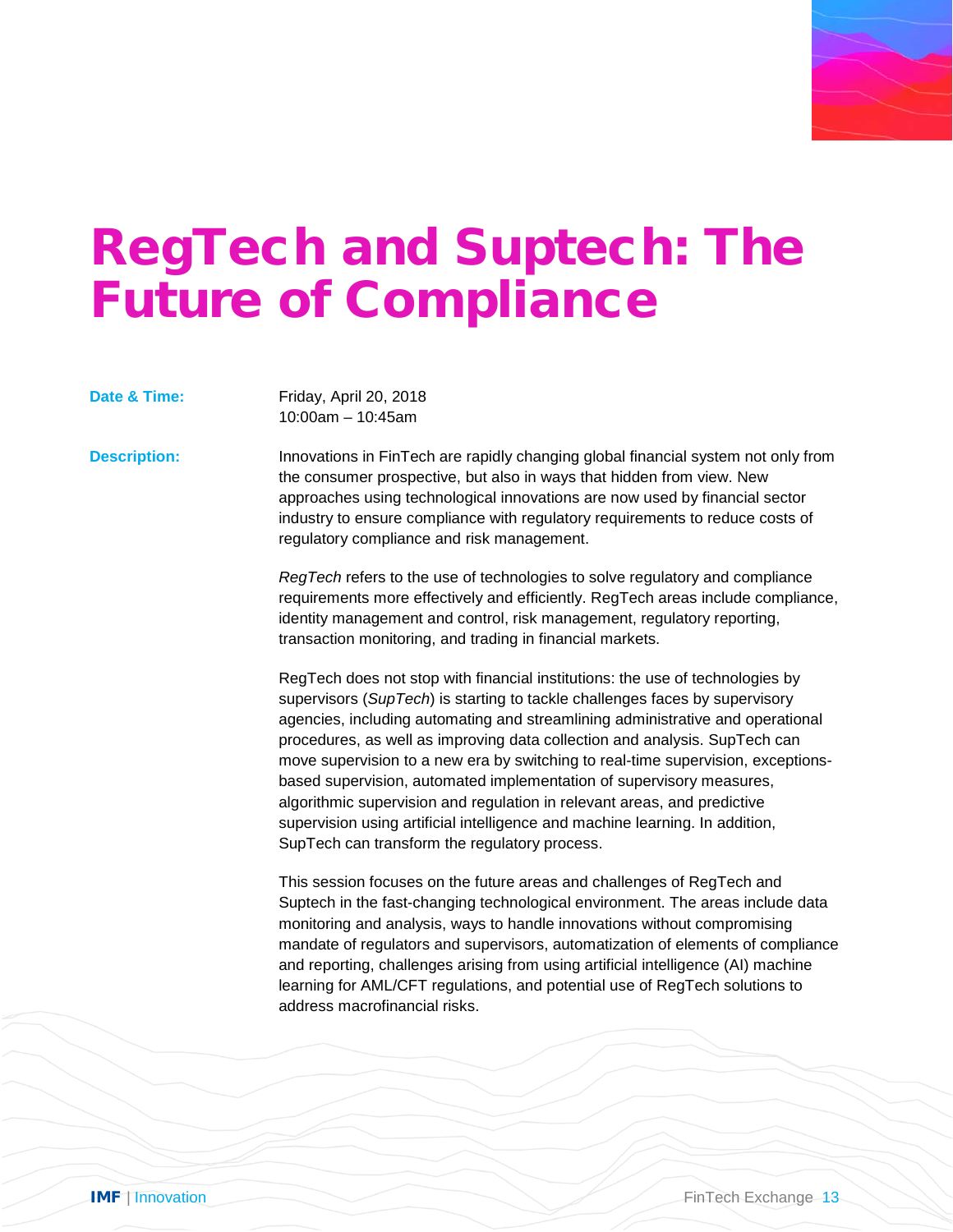#### **Key Discussion Points:** How do the industry and supervisors should use the data in a more efficient and effective way? What data need to be collected? And what should be done to shift the paradigm from Know Your Customer (KYC) to Know Your Data (KYD)?

What are the main risks of using AI and machine learning for RegTech and SupTech? How the industry and regulators could design the process to mitigate algorithmic bias and regulatory hesitation for a full embrace? What are potential solutions to preserve privacy while using machine learning? What are the benefits and the challenges/barriers?

How RegTech innovations could be used to address macrofinancial risks through macroprudential policies?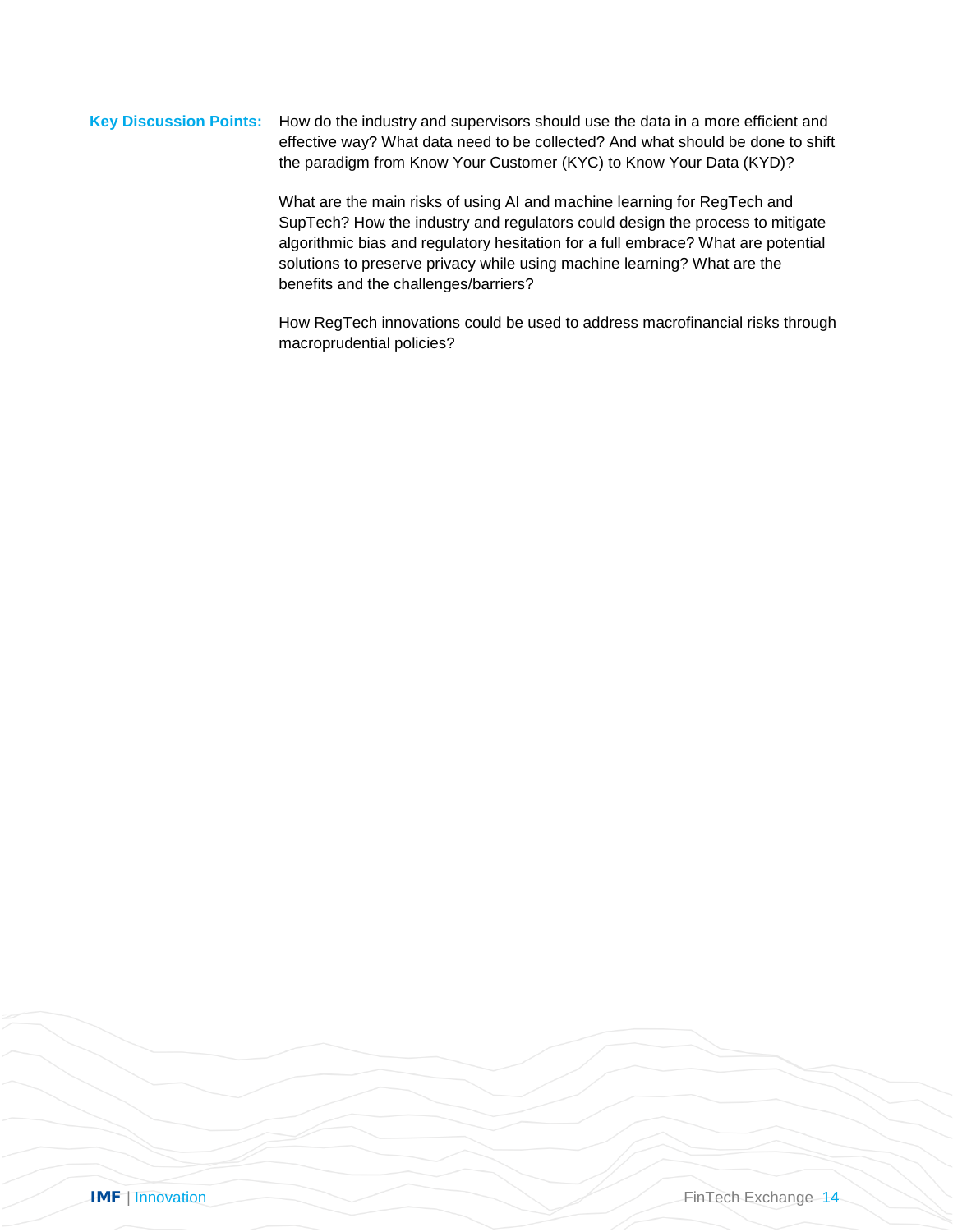

#### Melissa Koide, CEO and founder, FinRegLab

Melissa Koide is the founder and CEO of FinRegLab, a new independent research organization that leverages technology solutions to achieve public policy aspirations, address regulatory requirements, and drive the financial sector towards an efficient and inclusive financial marketplace. FinRegLab provides an independent laboratory for policymakers and regulators, technology and financial sector innovators, and consumer advocates to gain an evidence-based understanding of new financial technologies and their impact on consumers and their implications for public policy.

#### **PANELISTS**



#### Sopnendu Mohanty, Chief FinTech Officer, Monetary Authority of Singapore

Mr. Sopnendu Mohanty is responsible for creating development strategies and regulatory policies around technology innovation to "better manage risks, enhance efficiency and strengthen competitiveness in the financial sector." Prior to joining MAS, Mohanty was with Citibank as their Global Head of the Consumer Lab Network and Programs, which included driving innovation programs and managing innovation labs across multiple geographies globally.

Mohanty has spent 20 years in the APAC region and held various roles in technology, finance, productivity, and business development. He was in the list of Fintech's Most Powerful Dealmakers of 2016 by Institutional Investor.



#### Brad Carr, Senior Director of Digital Finance Regulation and Policy, Institute of International Finance (IIF)

Brad Carr is the Senior Director of Digital Finance Regulation and Policy at the Institute of International Finance (IIF). He previously led the IIF's analysis on Basel III and review of banks' credit risk modelling practices, and worked at National Australia Bank for 15 years in credit, portfolio management and with institutional clients. He has a Bachelor of Economics from the University of Western Australia and a Masters in Science & Technology Commercialization from the University of Adelaide.



#### Michael Gronager, CEO and co-founder, Chainalysis

Michael Gronager is CEO and co-founder of Chainalysis, the world's leading source of intelligence on digital assets. Prior to this he was the COO and co-founder of Kraken, one of the world's largest crypto-exchanges. Before being bit by the crypto bug in 2011, Michael created and managed huge internationally distributed computing infrastructures. Michael is on the Board of the Swedish National Supercomputer Center, as well as the Working Group preparing the 5th European AML Directive.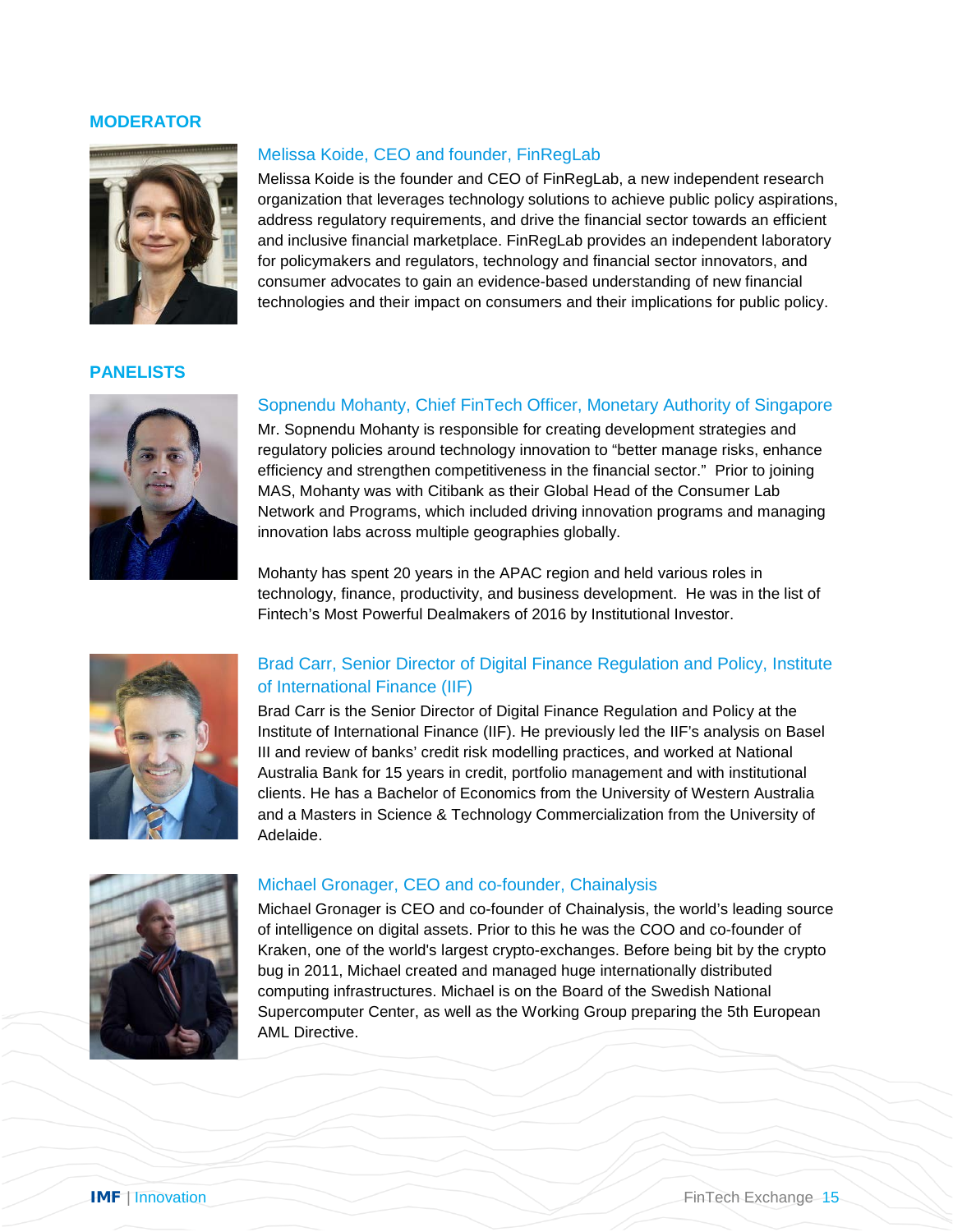# Initial Coin Offerings (ICOs): The Good, The Bad, and The Ugly

**Date & Time:** Friday, April 20, 2018 11:15am – 12:00pm

**Description:** ICOs are a mechanism to raise funds by selling tokens or coins in exchange for financial resources to support the launch of a project or a new virtual currency. Since 2013, their use has shot up. According to some estimates, some 2.5 billion were raised through ICOs in 2017 alone. While many ICOs are legitimate, some have been used as fronts for fraud – this has notably led some countries to ban tokens altogether. In other countries, ICOs have been issued without consideration of existing regulation e.g., for securities or crowdfunding. In most instances, ICOs raise particular challenges for regulators because they don't play by the traditional rules – the legal classification of a coin or token may depend on the facts and circumstances, including the economic realities of the transaction. As a result, different rules may apply. This session will discussion some countries' experience with ICOs and the applicable regulation.

**Key Discussion Points:** So what exactly is the legal nature of ICOs?

In what circumstances could ICOs be subject to regulation?

Is the existing regulatory framework e.g. for securities or crowdfunding appropriate for ICOs?

Are ICOs the future of fundraising or just another fad?

Is innovation in blockchain technology even possible without ICOs?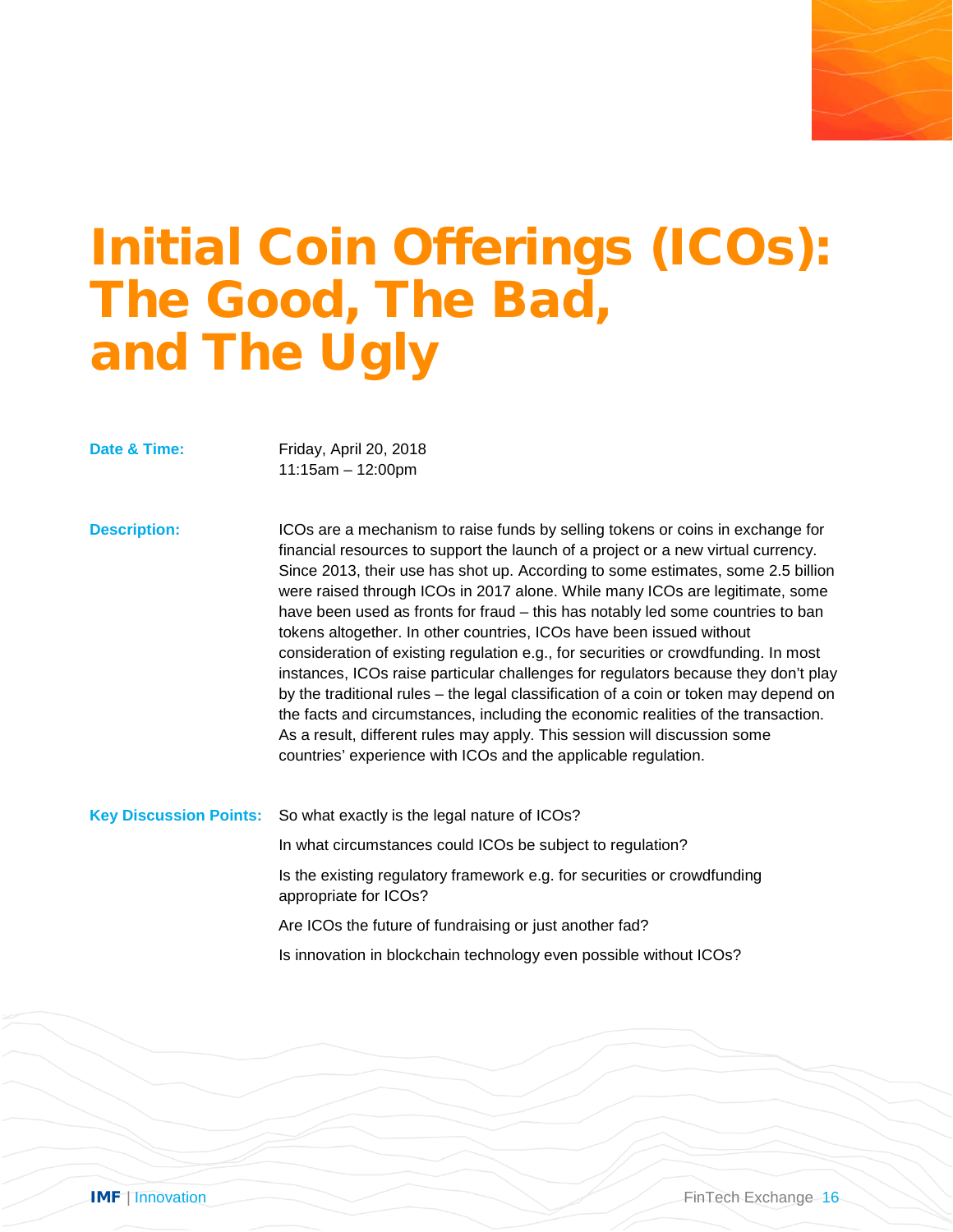

#### Andi Dervishi, Global Head FinTech Investment Group, International Finance **Corporation**

Andi Dervishi leads IFC's FinTech investment group. An entrepreneur at heart, he loves helping managements build companies as an equity investor. Mr Dervishi started investing in his native country, Albania, in financial services, real estate, retail and manufacturing. While with IFC he has been investing around the world in over 20 countries. For the past ten years he and his team have focused exclusively on FinTech, helping IFC build the largest such dedicated portfolio in emerging markets. Mr. Dervishi is an ardent student of money and takes long-term views on the future of financial infrastructure, retail banking, lending and ultimately money itself. He has a BS summa cum laude in English from the University of Tirana and an MBA from Emory University in the US.

#### **PANELISTS**



#### Marco Santori, President and Chief Legal Officer, Blockchain.com

Marco is the President and Chief Legal Officer of Blockchain.com, which is the world's largest cryptocurrency wallet software developer. Known as the "Dean of Digital Currency Lawyers," Marco is a recognized authority in the law and policy of blockchain technologies. Prior to his move to Blockchain.com, as the leader of the Fintech team at Cooley, he counseled banks, broker-dealers, exchanges, wallets, payment providers, and other companies making new and exciting uses of distributed ledger technology. As a Partner at Cooley and at Pillsbury Winthrop prior to that, Marco counseled his clients primarily on the money transmission and securities laws, including anti-money laundering regulations.

Marco is an author of the SAFT Project Whitepaper, responsible for the first selfregulatory effort for token sales (also known colloquially as ICOs). He is an advisor to the International Monetary Fund, the Blockchain Ambassador to the State of Delaware, and was the Chairman of the Regulatory Affairs Committee of the Bitcoin Foundation. He has also been profiled by the Bloomberg, the Wall Street Journal, Forbes, Washington Post, The New Yorker, Wired, Entrepreneur.com and Crain's New York Business.



#### Jill Carlson, Independent Consultant, Juno LLC

Jill Carlson is currently an Independent Consultant with Juno LLC, where she is an advisor to cryptocurrency and blockchain-based ventures. Previously, she served as the Head of Market Strategy at Chain, a blockchain technology company based in San Francisco. Chain powers next-generation financial networks for companies including Visa and Nasdaq. Prior to joining Chain, she conducted research at Cambridge University on cryptocurrencies and distributed ledger technology. Carlson began her career as a credit trader at Goldman Sachs, where she later worked in research. She holds a BA from Harvard and a MSc from Oxford.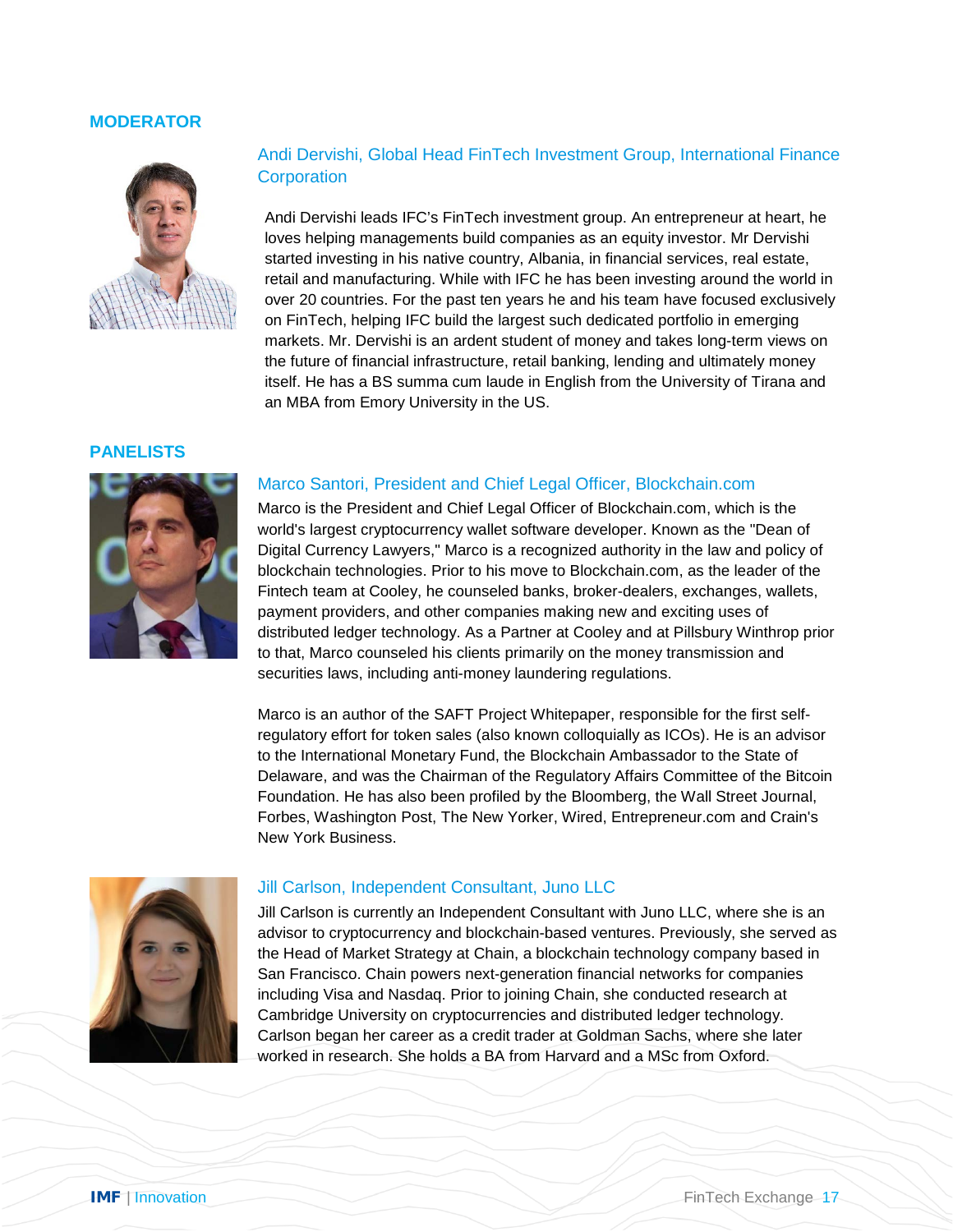

### Domitille Dessertine, Policy Officer, Fintech Innovation & Competitiveness, Autorité des marchés financiers (AMF)

Domitille Dessertine started her career in the field of financial market regulation at the International Organization of Securities Commissions in 2010. She was involved in the negotiations on asset management related issues and in particular on the Money Market Funds Reform. In 2013, she joined the asset management regulation division at the French Autorité des Marchés Financiers (AMF) where she was actively involved in negotiations on asset management topics both at the European and international levels. In 2016, she joined the Fintech Innovation and Competitiveness team, responsible for supporting innovative companies and reflecting the need to change the regulatory framework. As such, she is particularly involved in the discussions around the regulation of crypto-assets environment. She graduated from Sciences Po Paris and is finalizing a PhD in finance at the Sorbonne University.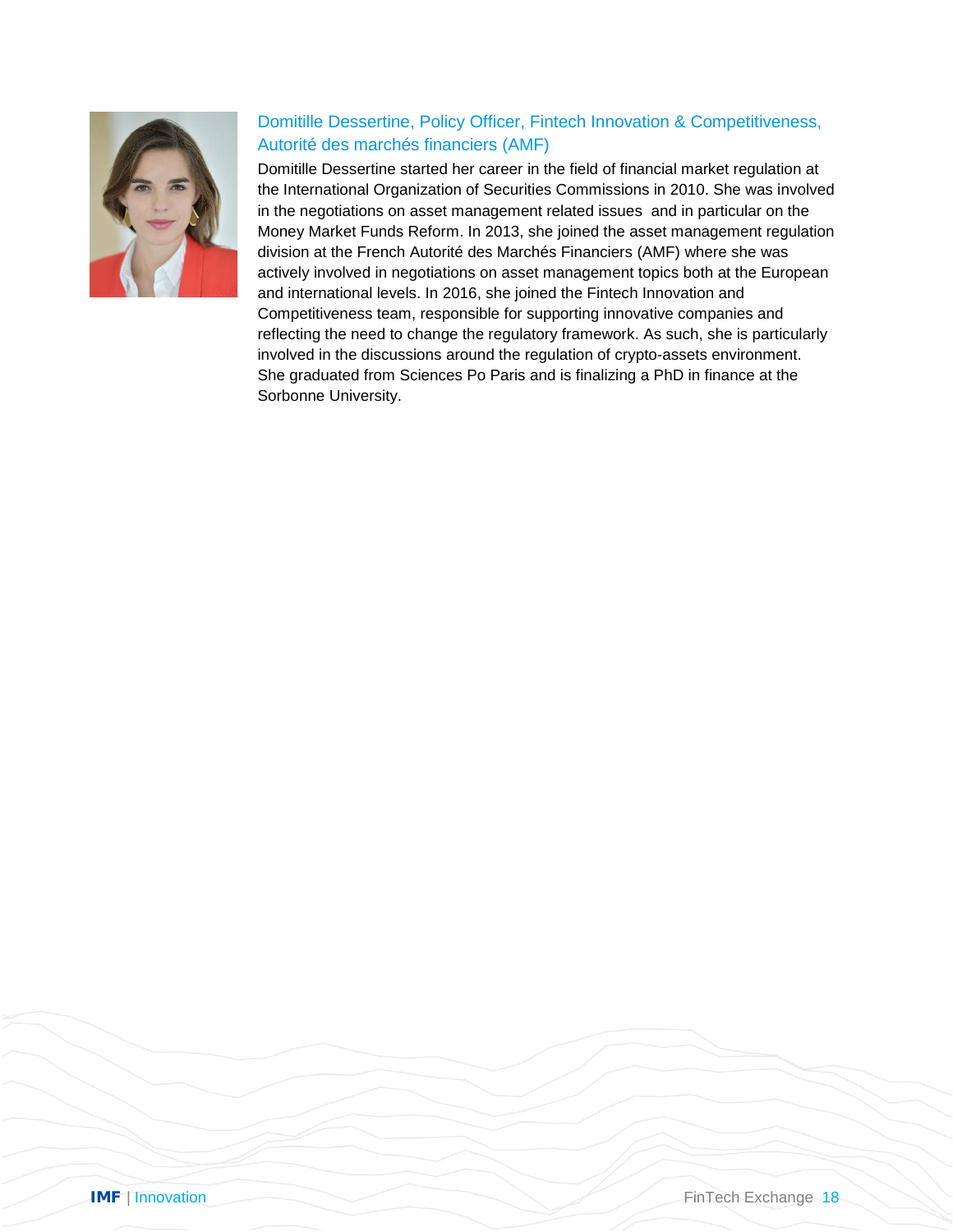### Smart Contracts: Are They Really Contracts and Are They Really Smart?

**Date & Time:** Friday, April 20, 2018 1:30pm – 2:15pm

**Description:** The emergence of the blockchain technology, the development and use of socalled smart contracts have grown exponentially. Simply put, a smart contract is a computer code that has the ability to transfer assets upon the occurrence of one or more triggering event determined by the parties. The self-executing nature of the smart contract may in theory remove certain risks, such as those resulting from human errors. But the automation in smart contracts may also have downsides, for example in instances where the necessary funds are lacking. Today, smart contracts are used in initial token sales, when new blockchain tokens are launched, and other areas such as supply chain activities. This session will discuss the main characteristics of smart contracts, their potential areas of use, and some of their legal implications.

**Key Discussion Points:** What is the legal status of a smart contract - Are they legally enforceable? How smart are they? Do smart contracts require an overhaul of the existing legal framework? When are they most useful? Do they need lawyers, coders, or both?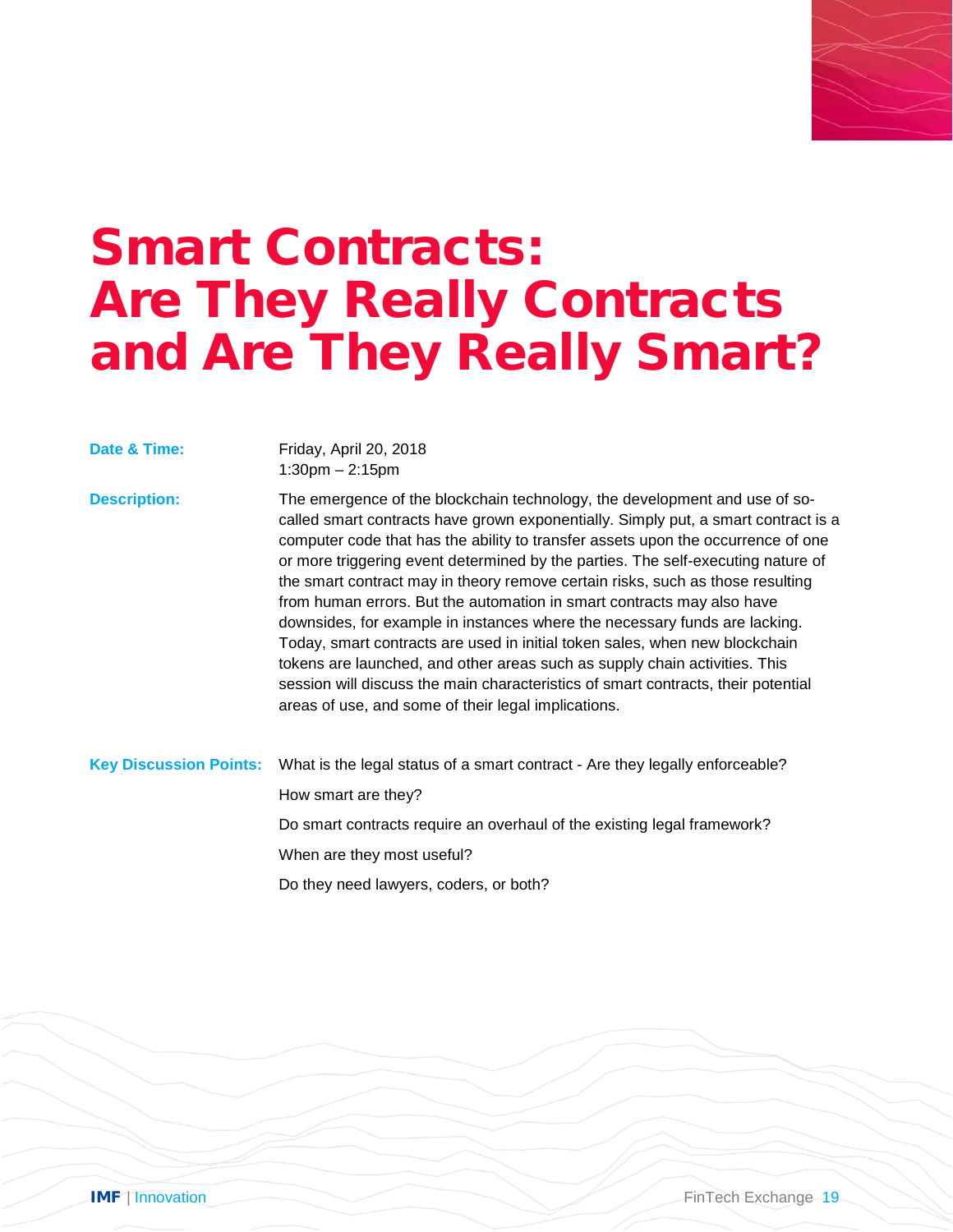

#### Ross Leckow, Deputy General Counsel, International Monetary Fund

Ross Leckow is Deputy General Counsel in the Legal Department of the International Monetary Fund. Originally from Canada, Mr. Leckow joined the IMF's Legal Department in 1990. As an IMF lawyer, he has advised on all aspects of the IMF's operations, including the governance of the IMF, its surveillance over member countries' economies, and its financial and technical assistance to IMF members.

Mr. Leckow currently leads the Legal Department's efforts to help member countries strengthen their legal frameworks for the regulation of the financial sector, to contribute to the development of international standards for financial regulation, and to study the impact of technological change on the financial sector. He is a co-author of the IMF's papers on Fintech and Financial Services: Initial Considerations (2017), and Virtual Currencies and Beyond: Initial Considerations (2016). He is also the author of "Virtual Currencies – the Regulatory Challenges" published by the European Central Bank in ESCB Legal Conference 2016.

Before joining the Fund, Mr. Leckow practiced law in the private and public sectors in Canada. He lectures frequently in the United States and abroad on the law of the IMF and other issues of international financial law.

#### **PANELISTS**



#### Caitlin Long, Founder & President, Symbiont

Caitlin Long is a 22-year Wall Street veteran who has been active in bitcoin since 2012. She helped drive Wyoming's trail-blazing blockchain legislation this year, passing five bills, as co-founder of the Wyoming Blockchain Coalition. From 2016- 2018 she was chairman and president of Symbiont, an enterprise blockchain company. Caitlin ran Morgan Stanley's pension business (2007-2016), held senior roles at Credit Suisse (1997-2007) and began her career at Salomon Brothers (1994-1997). She is a graduate of Harvard Law School (JD, 1994), the Kennedy School of Government (MPP, 1994) and the University of Wyoming (BA, 1990).



#### Houman Shadab, Law Professor, New York Law School

Houman Shadab is a professor at New York Law School and co-director of the Accord Project, a nonprofit organization setting standards and developing open source technology for smart legal contracts. Houman's areas of focus are fintech, financial regulation, and blockchain. He has testified before the federal government several times, is the author of numerous articles, and has been widely cited.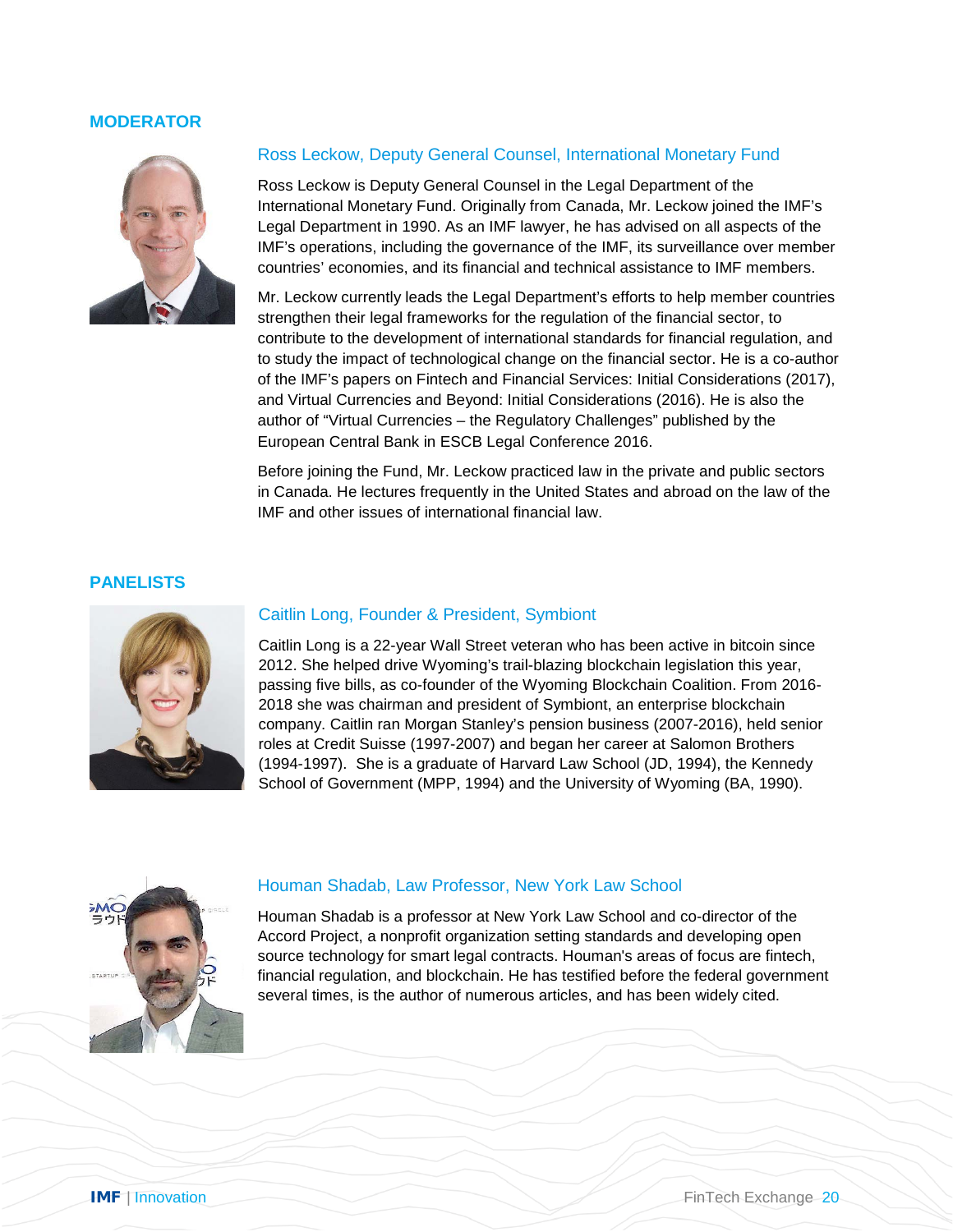

### Patrick Murck, Special Counsel, Harvard University

Patrick Murck's practice focuses on the legal and regulatory issues facing fintech and emerging payment systems. He has a deep understanding of the fintech industry, having been involved in a number of startups as an employee, entrepreneur and advisor.

Prior to joining Cooley, Patrick was a co-founder of the Bitcoin Foundation where he served at times as General Counsel and Executive Director. Patrick has engaged regulators and policymakers in the US and Europe on bitcoin and the emerging digital economy. He was named among America's 50 Outstanding General Counsel for 2014 by the National Law Journal.

In addition to his role with Cooley, Patrick currently serves as a fellow with Harvard University's Berkman Center for Internet & Society where he conducts research on the law and policy implications of bitcoin, distributed ledgers and smart contracts. Patrick also serves as President Board member for the BitGive Foundation, a nonprofit organization focused on charitable giving and social impact using bitcoin.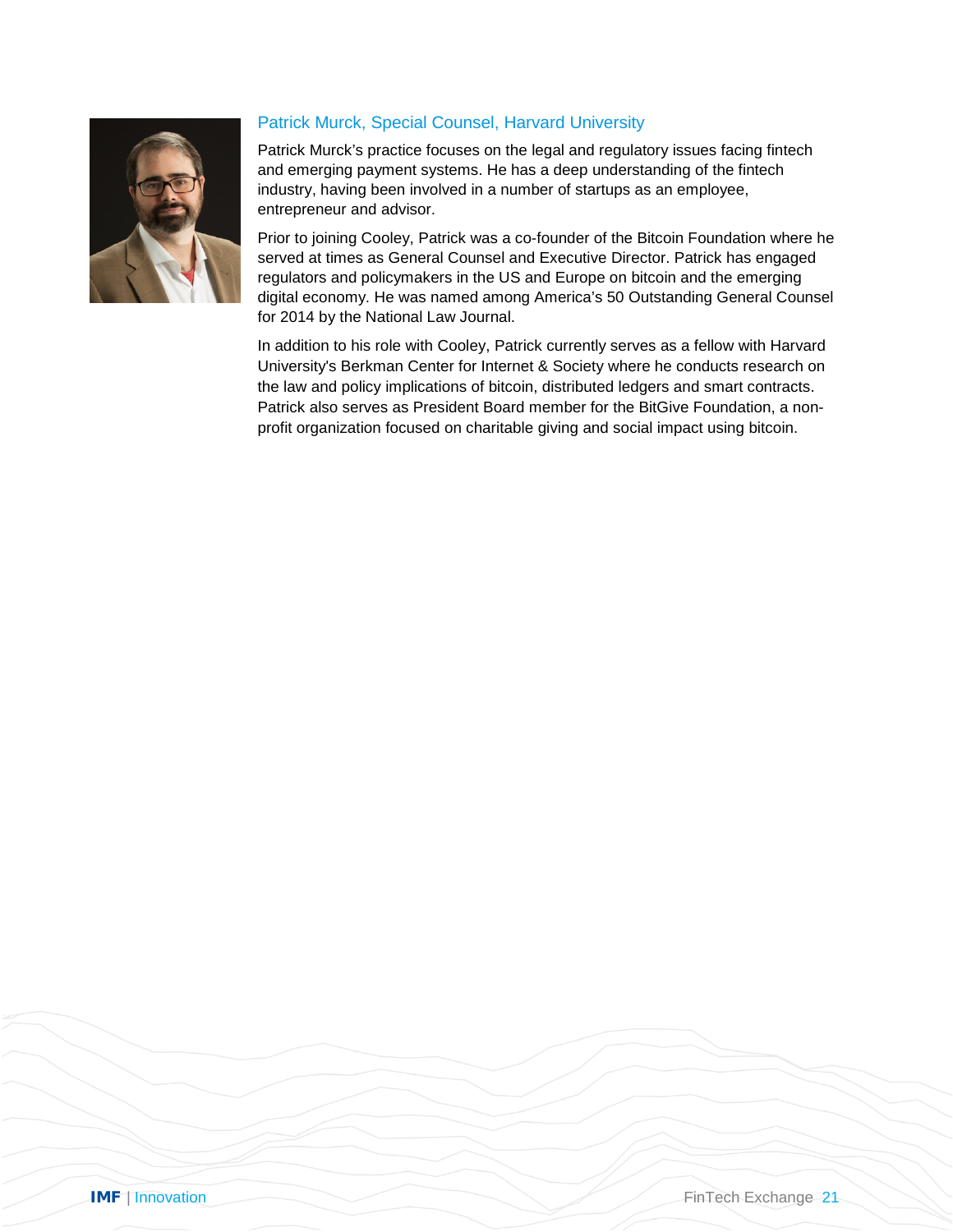## TechFin: The Expansion of the Technology Firms into the Financial Sector

**Date & Time:** Friday, April 20, 2018 2:45pm – 3:30pm

**Description:** Technology companies around the world are increasingly providing financial services––so-called Techfin––via new products and solutions, leveraging their large customer bases. This session will discuss how Techfin could evolve and impact the financial landscape around the world.

**Key Discussion Points:** What is the comparative advantage of Techfin over Fintech and incumbent institutions?

> How could Techfin and Fintech combine to change for the better the financial services landscape—will we also see new types of services?

What should we worry about when it comes to Techfin? Will it lower competition and increase stability risks?

How should policy makers manage Techfin? Should it be handled like Fintech? Regulated like existing financial institutions?

What are the global cooperation challenges to making Techfin work while managing risks? Do we need common standards for managing data?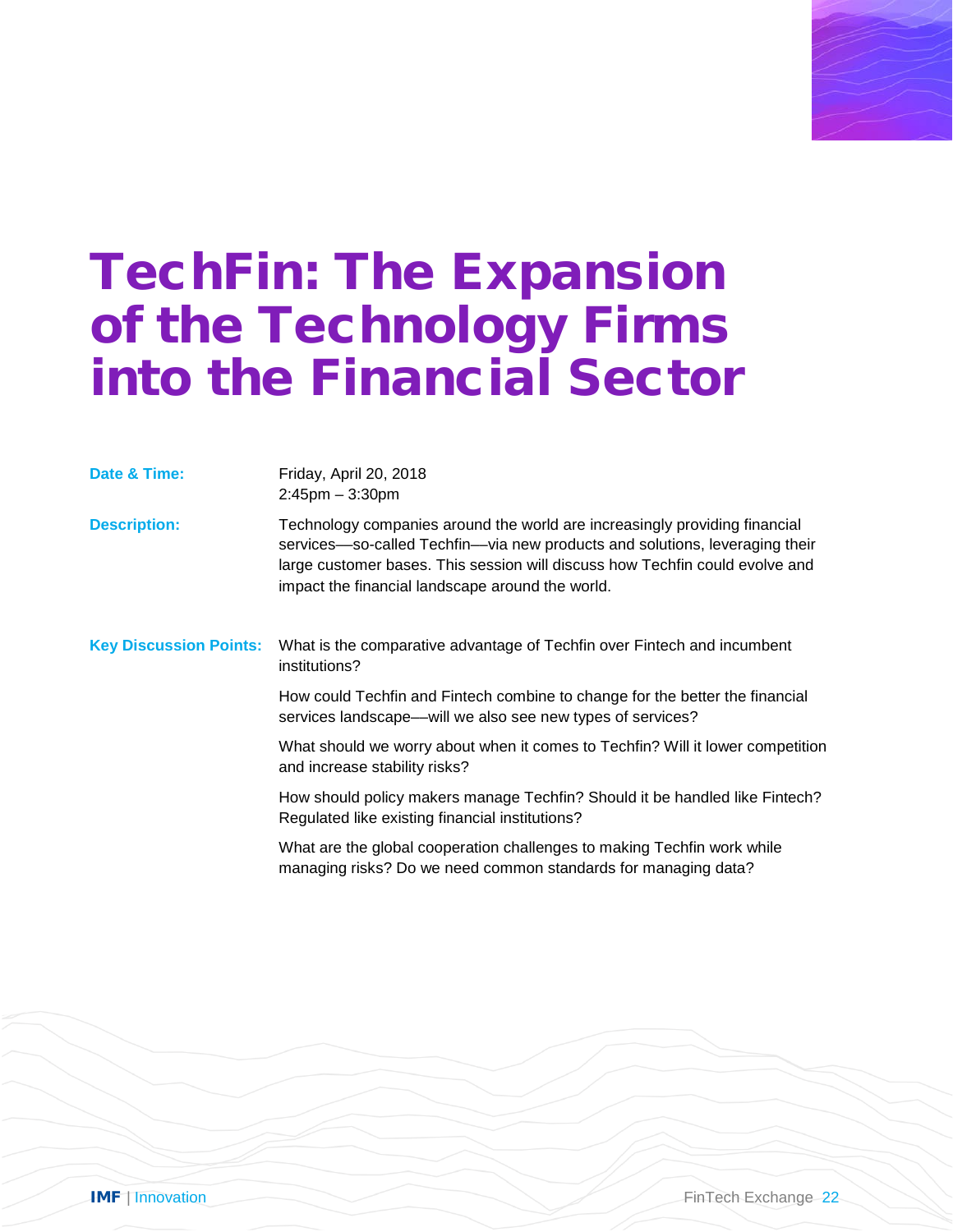

#### Vikram Haksar, Assistant Director – Strategy Policy and Review Department, International Monetary Fund

Vikram Haksar is an Assistant Director in the IMF's Strategy Policy and Review department. In this role, he currently leads work on finance and technology, macrofinancial analysis, and policies for assessing and addressing financial stability risk. He is a co-lead of both the IMF's interdepartmental group on Fintech and that on Cyber-security. Prior to this he managed review work on global surveillance, G20 prospects, and spillover analysis. Vikram was earlier the IMF's mission chief for Brazil during the 'currency wars' and lead the IMF team on Mexico that set-up the \$70 billion Flexible Credit Line agreement with Mexico in 2009 in the aftermath of the Lehman failure. He worked earlier on emerging economies in Asia––including Thailand during the Asian crisis––and Eastern Europe and was the Fund's resident representative in the Philippines. Vikram received his Ph.D. from Cornell University.

#### **PANELISTS**



#### Long Chen, Chief Strategy Officer, Ant Financial

Dr. Chen Long is the Chief Strategy Officer of Ant Financial Services Group, a subsidiary of Alibaba Group. He was previously Professor of Finance at Cheung Kong Graduate School of Business, with research specialties in empirical asset pricing and asset pricing theory, corporate financing and payout decisions. He was also the Associate Dean of DBA Program and Alumni Affairs, and Director of Asset Valuation Center, Internet Big-data-Finance Center.

From 2001 to 2008, Dr. Chen served as Assistant Professor of Finance at Michigan State University, where he received an Excellence in Teaching award in 2003. Dr. Chen serves as referee at numerous finance journals, including the Journal of Finance, Review of Financial Studies, and Journal of Money, Credit and Banking. Dr. Chen's business exposure includes two years working in an import and export corporation in China and one year as a professional trader for the commodity futures market.

He received his PhD in Finance from the University of Toronto in 2001.